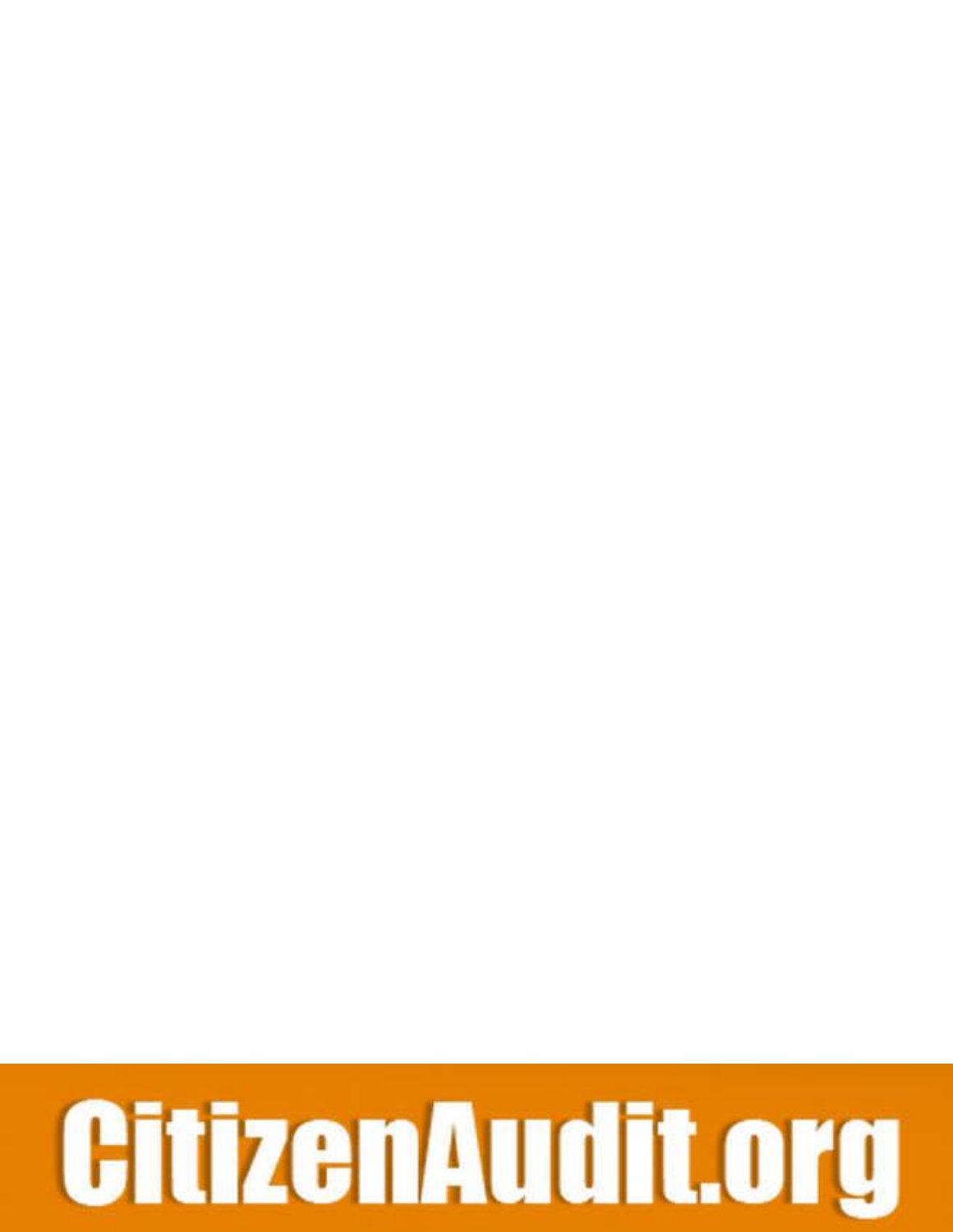|                   |                                                                                                                                                                                                                                                                                                                                                            |                                                                                                                                                                                                                                |                                              |  |                                   |                                                                                                                                                                                                                                      |  |                                                          | <b>Short Form</b>                                                          |                                                 |                                                                                                                                                                                                                                      |                    |                                                                                                                          |   |                                       |                               |          |                                                                           | OMB No 1545-1150                         |    |
|-------------------|------------------------------------------------------------------------------------------------------------------------------------------------------------------------------------------------------------------------------------------------------------------------------------------------------------------------------------------------------------|--------------------------------------------------------------------------------------------------------------------------------------------------------------------------------------------------------------------------------|----------------------------------------------|--|-----------------------------------|--------------------------------------------------------------------------------------------------------------------------------------------------------------------------------------------------------------------------------------|--|----------------------------------------------------------|----------------------------------------------------------------------------|-------------------------------------------------|--------------------------------------------------------------------------------------------------------------------------------------------------------------------------------------------------------------------------------------|--------------------|--------------------------------------------------------------------------------------------------------------------------|---|---------------------------------------|-------------------------------|----------|---------------------------------------------------------------------------|------------------------------------------|----|
|                   |                                                                                                                                                                                                                                                                                                                                                            |                                                                                                                                                                                                                                |                                              |  |                                   |                                                                                                                                                                                                                                      |  |                                                          |                                                                            |                                                 |                                                                                                                                                                                                                                      |                    | <b>Return of Organization Exempt From Income Tax</b>                                                                     |   |                                       |                               |          |                                                                           | 2005                                     |    |
|                   | Form 990-EZ                                                                                                                                                                                                                                                                                                                                                |                                                                                                                                                                                                                                |                                              |  |                                   |                                                                                                                                                                                                                                      |  |                                                          |                                                                            |                                                 |                                                                                                                                                                                                                                      |                    | Under section 501(c), 527, or 4947(a)(1) of the Internal Revenue Code (except black lung                                 |   |                                       |                               |          |                                                                           |                                          |    |
|                   |                                                                                                                                                                                                                                                                                                                                                            |                                                                                                                                                                                                                                |                                              |  |                                   |                                                                                                                                                                                                                                      |  |                                                          | benefit trust or private foundation)                                       |                                                 |                                                                                                                                                                                                                                      |                    | > For organizations with gross receipts less than \$100,000 and total assets less than \$250,000 at the end of the year. |   |                                       |                               |          |                                                                           | <b>Open to Public</b>                    |    |
|                   | Department of the Treasury<br>Internal Revenue Service                                                                                                                                                                                                                                                                                                     |                                                                                                                                                                                                                                |                                              |  |                                   |                                                                                                                                                                                                                                      |  |                                                          |                                                                            |                                                 |                                                                                                                                                                                                                                      |                    | The organization may have to use a copy of this return to satisfy state reporting requirements.                          |   |                                       |                               |          |                                                                           | <b>Inspection</b>                        |    |
|                   | A For the 2005 calendar year, or tax year beginning                                                                                                                                                                                                                                                                                                        |                                                                                                                                                                                                                                |                                              |  |                                   |                                                                                                                                                                                                                                      |  |                                                          |                                                                            |                                                 |                                                                                                                                                                                                                                      | , 2005, and ending |                                                                                                                          |   |                                       |                               |          |                                                                           | , 20                                     |    |
| В                 | Check if applicable                                                                                                                                                                                                                                                                                                                                        |                                                                                                                                                                                                                                | Please                                       |  | C Name of organization            |                                                                                                                                                                                                                                      |  |                                                          |                                                                            |                                                 |                                                                                                                                                                                                                                      |                    |                                                                                                                          |   |                                       |                               |          |                                                                           | D Employer identification number         |    |
|                   | Address change<br>Name change                                                                                                                                                                                                                                                                                                                              |                                                                                                                                                                                                                                | use IRS<br>label or                          |  |                                   |                                                                                                                                                                                                                                      |  |                                                          |                                                                            |                                                 |                                                                                                                                                                                                                                      |                    | NDIA CLUB OF GREATER DATEN                                                                                               | З |                                       |                               |          | 84                                                                        | 659                                      |    |
|                   | Initial return                                                                                                                                                                                                                                                                                                                                             |                                                                                                                                                                                                                                | print or<br>type.                            |  |                                   |                                                                                                                                                                                                                                      |  |                                                          | Number and street (or P O box, if mail is not delivered to street address) |                                                 |                                                                                                                                                                                                                                      |                    | Room/suite                                                                                                               |   | E Telephone number                    |                               |          |                                                                           | 8857120                                  |    |
|                   | Final return                                                                                                                                                                                                                                                                                                                                               |                                                                                                                                                                                                                                | See<br>Specific                              |  | 467                               |                                                                                                                                                                                                                                      |  | LANTERN<br>City or town, state or country, and $ZIP + 4$ |                                                                            | WAY                                             |                                                                                                                                                                                                                                      |                    |                                                                                                                          |   | (931)                                 |                               |          |                                                                           |                                          |    |
|                   | Amended return<br>Application pending                                                                                                                                                                                                                                                                                                                      |                                                                                                                                                                                                                                | Instruc-<br>tions.                           |  |                                   | CENTERVILIE                                                                                                                                                                                                                          |  |                                                          |                                                                            |                                                 |                                                                                                                                                                                                                                      |                    |                                                                                                                          |   | F Group Exemption<br>Number           |                               |          |                                                                           |                                          |    |
|                   | • Section 501(c)(3) organizations and 4947(a)(1) nonexempt charitable trusts must attach                                                                                                                                                                                                                                                                   |                                                                                                                                                                                                                                |                                              |  |                                   |                                                                                                                                                                                                                                      |  |                                                          |                                                                            |                                                 |                                                                                                                                                                                                                                      |                    | G Accounting method.                                                                                                     |   |                                       |                               |          |                                                                           | ⊠Cash □ Accrual                          |    |
|                   |                                                                                                                                                                                                                                                                                                                                                            |                                                                                                                                                                                                                                | a completed Schedule A (Form 990 or 990-EZ). |  |                                   |                                                                                                                                                                                                                                      |  |                                                          |                                                                            |                                                 |                                                                                                                                                                                                                                      |                    |                                                                                                                          |   | Other (specify) $\blacktriangleright$ |                               |          | $H$ Check $\blacktriangleright$ $\blacktriangleright$ if the organization |                                          |    |
|                   | Website: $\triangleright$ $\mathcal{I} \mathcal{N}$ $\mathcal{D} \mathcal{I} \mathcal{A} \mathcal{L} \mathcal{L} \mathcal{U} \mathcal{B} \mathcal{D} \mathcal{A} \mathcal{Y} \mathcal{T} \mathcal{O} \mathcal{N} \mathcal{A} \mathcal{B} \mathcal{G}$<br>Organization type (check only one) $-\mathbf{W}_{501(c)}$ (3) < (insert no.) $\Box$ 4947(a)(1) or |                                                                                                                                                                                                                                |                                              |  |                                   |                                                                                                                                                                                                                                      |  |                                                          |                                                                            |                                                 |                                                                                                                                                                                                                                      |                    |                                                                                                                          |   | is not required to attach             |                               |          |                                                                           | Schedule B (Form 990, 990-EZ, or 990-PF) |    |
|                   | K Check ► I f the organization's gross receipts are normally not more than \$25,000 The organization need not file a return with the IRS, but if the                                                                                                                                                                                                       |                                                                                                                                                                                                                                |                                              |  |                                   |                                                                                                                                                                                                                                      |  |                                                          |                                                                            |                                                 | $\lfloor$ 527                                                                                                                                                                                                                        |                    |                                                                                                                          |   |                                       |                               |          |                                                                           |                                          |    |
|                   | organization chooses to file a return, be sure to file a complete return Some states require a complete return.                                                                                                                                                                                                                                            |                                                                                                                                                                                                                                |                                              |  |                                   |                                                                                                                                                                                                                                      |  |                                                          |                                                                            |                                                 |                                                                                                                                                                                                                                      |                    |                                                                                                                          |   |                                       |                               |          |                                                                           |                                          |    |
|                   | L Add lines 5b, 6b, and 7b, to line 9 to determine gross receipts, if \$100,000 or more, file Form 990 instead of Form 990-EZ.                                                                                                                                                                                                                             |                                                                                                                                                                                                                                |                                              |  |                                   |                                                                                                                                                                                                                                      |  |                                                          |                                                                            |                                                 |                                                                                                                                                                                                                                      |                    |                                                                                                                          |   |                                       | ► \$                          |          |                                                                           |                                          |    |
| Part I            |                                                                                                                                                                                                                                                                                                                                                            | Revenue, Expenses, and Changes in Net Assets or Fund Balances (See page 38 of the instructions.)                                                                                                                               |                                              |  |                                   |                                                                                                                                                                                                                                      |  |                                                          |                                                                            |                                                 |                                                                                                                                                                                                                                      |                    |                                                                                                                          |   |                                       |                               |          |                                                                           |                                          |    |
|                   | 1                                                                                                                                                                                                                                                                                                                                                          | Contributions, gifts, grants, and similar amounts received                                                                                                                                                                     |                                              |  |                                   |                                                                                                                                                                                                                                      |  |                                                          |                                                                            |                                                 |                                                                                                                                                                                                                                      |                    |                                                                                                                          |   |                                       | 1                             |          |                                                                           |                                          |    |
|                   | $\mathbf{2}$                                                                                                                                                                                                                                                                                                                                               | Program service revenue including government fees and contracts.                                                                                                                                                               |                                              |  |                                   |                                                                                                                                                                                                                                      |  |                                                          |                                                                            |                                                 |                                                                                                                                                                                                                                      |                    |                                                                                                                          |   |                                       | 2<br>3                        |          |                                                                           |                                          |    |
|                   | 3<br>4                                                                                                                                                                                                                                                                                                                                                     | Membership dues and assessments<br>Investment income                                                                                                                                                                           |                                              |  |                                   |                                                                                                                                                                                                                                      |  |                                                          |                                                                            |                                                 |                                                                                                                                                                                                                                      |                    |                                                                                                                          |   |                                       | 4                             |          |                                                                           |                                          |    |
|                   | 5a                                                                                                                                                                                                                                                                                                                                                         | Gross amount from sale of assets other than inventory entitled by the contract of the Gross amount from sale of assets other in the contract of the Cross amount of Gross and Gross and Gross and Gross and Gross and Gross an |                                              |  |                                   |                                                                                                                                                                                                                                      |  |                                                          |                                                                            |                                                 | 5а                                                                                                                                                                                                                                   |                    |                                                                                                                          |   |                                       | Ŗ                             |          |                                                                           |                                          |    |
|                   | b                                                                                                                                                                                                                                                                                                                                                          | Less: cost or other basis and sales expenses                                                                                                                                                                                   |                                              |  |                                   |                                                                                                                                                                                                                                      |  |                                                          |                                                                            |                                                 | 5b                                                                                                                                                                                                                                   |                    |                                                                                                                          |   |                                       | 蒜                             |          |                                                                           |                                          |    |
|                   | c                                                                                                                                                                                                                                                                                                                                                          | Gain or (loss) from sale of assets other than inventory (line 5a less line 5b) (attach schedule)                                                                                                                               |                                              |  |                                   |                                                                                                                                                                                                                                      |  |                                                          |                                                                            |                                                 |                                                                                                                                                                                                                                      |                    |                                                                                                                          |   |                                       | 5c                            |          |                                                                           |                                          |    |
|                   | 6                                                                                                                                                                                                                                                                                                                                                          | Special events and activities (attach schedule). If any amount is from gaming, check here $\blacktriangleright$                                                                                                                |                                              |  |                                   |                                                                                                                                                                                                                                      |  |                                                          |                                                                            |                                                 |                                                                                                                                                                                                                                      |                    |                                                                                                                          |   |                                       | $\lambda$<br>بكمو<br>$\alpha$ |          |                                                                           |                                          |    |
| Revenue           |                                                                                                                                                                                                                                                                                                                                                            | a Gross revenue (not including \$ ____________________ of contributions                                                                                                                                                        |                                              |  |                                   |                                                                                                                                                                                                                                      |  |                                                          |                                                                            |                                                 | 6a                                                                                                                                                                                                                                   |                    | ਠੰ                                                                                                                       |   |                                       | ×,                            |          |                                                                           |                                          |    |
|                   |                                                                                                                                                                                                                                                                                                                                                            | reported on line 1)<br><b>b</b> Less: direct expenses other than fundraising expenses                                                                                                                                          |                                              |  | and a state of the                |                                                                                                                                                                                                                                      |  |                                                          | and the state of the state                                                 |                                                 | 6b                                                                                                                                                                                                                                   |                    |                                                                                                                          |   |                                       |                               |          |                                                                           |                                          |    |
|                   | c                                                                                                                                                                                                                                                                                                                                                          | Net income or (loss) from special events and activities (line 6a less line 6b)                                                                                                                                                 |                                              |  |                                   |                                                                                                                                                                                                                                      |  |                                                          |                                                                            |                                                 |                                                                                                                                                                                                                                      |                    |                                                                                                                          |   |                                       | 6c                            |          |                                                                           | 385                                      |    |
|                   | 7а                                                                                                                                                                                                                                                                                                                                                         | Gross sales of inventory, less returns and allowances                                                                                                                                                                          |                                              |  |                                   |                                                                                                                                                                                                                                      |  |                                                          |                                                                            |                                                 | 7a                                                                                                                                                                                                                                   |                    |                                                                                                                          |   |                                       | R.                            |          |                                                                           |                                          |    |
|                   | b                                                                                                                                                                                                                                                                                                                                                          | Less: cost of goods sold                                                                                                                                                                                                       |                                              |  |                                   |                                                                                                                                                                                                                                      |  |                                                          |                                                                            |                                                 | 7b                                                                                                                                                                                                                                   |                    |                                                                                                                          |   |                                       | i I.<br>Lyfê b                |          |                                                                           |                                          |    |
|                   |                                                                                                                                                                                                                                                                                                                                                            | c Gross profit or (loss) from sales of inventory (line 7a less line 7b).                                                                                                                                                       |                                              |  |                                   |                                                                                                                                                                                                                                      |  |                                                          |                                                                            |                                                 |                                                                                                                                                                                                                                      |                    |                                                                                                                          |   |                                       | 7с<br>8                       |          |                                                                           |                                          |    |
|                   | 8<br>9                                                                                                                                                                                                                                                                                                                                                     | Other revenue (describe > _____________<br>Total revenue (add lines 1, 2, 3, 4, 5c, 6c, 7c, and 8)                                                                                                                             |                                              |  |                                   |                                                                                                                                                                                                                                      |  |                                                          |                                                                            |                                                 |                                                                                                                                                                                                                                      |                    |                                                                                                                          |   |                                       | 9                             |          |                                                                           |                                          |    |
|                   | 10                                                                                                                                                                                                                                                                                                                                                         | Grants and similar amounts paid (attach schedule)                                                                                                                                                                              |                                              |  |                                   |                                                                                                                                                                                                                                      |  |                                                          |                                                                            |                                                 |                                                                                                                                                                                                                                      |                    |                                                                                                                          |   |                                       | 10                            |          |                                                                           |                                          |    |
|                   | 11                                                                                                                                                                                                                                                                                                                                                         |                                                                                                                                                                                                                                |                                              |  |                                   |                                                                                                                                                                                                                                      |  |                                                          |                                                                            |                                                 |                                                                                                                                                                                                                                      |                    |                                                                                                                          |   |                                       | 11                            |          |                                                                           |                                          |    |
|                   | 12                                                                                                                                                                                                                                                                                                                                                         | Salaries, other compensation, and employee benefits                                                                                                                                                                            |                                              |  |                                   |                                                                                                                                                                                                                                      |  |                                                          |                                                                            |                                                 |                                                                                                                                                                                                                                      |                    |                                                                                                                          |   |                                       | 12                            |          |                                                                           |                                          |    |
| Expenses          | 13                                                                                                                                                                                                                                                                                                                                                         | Professional fees and other payments to independent contractors                                                                                                                                                                |                                              |  |                                   |                                                                                                                                                                                                                                      |  |                                                          |                                                                            |                                                 |                                                                                                                                                                                                                                      |                    |                                                                                                                          |   |                                       | 13                            |          |                                                                           |                                          | ຮ໐ |
|                   | 14                                                                                                                                                                                                                                                                                                                                                         | Occupancy, rent, utilities, and maintenance                                                                                                                                                                                    |                                              |  |                                   |                                                                                                                                                                                                                                      |  |                                                          |                                                                            | <b><i>Committee State State State State</i></b> |                                                                                                                                                                                                                                      |                    |                                                                                                                          |   |                                       | 14<br>15                      |          |                                                                           |                                          |    |
|                   | 15<br>16                                                                                                                                                                                                                                                                                                                                                   | Printing, publications, postage, and shipping et al.<br>Other expenses (describe $\blacktriangleright$ CHLLDRENS SCHOOL FELOVATIONAL FESTIVAL,                                                                                 |                                              |  |                                   |                                                                                                                                                                                                                                      |  |                                                          |                                                                            |                                                 |                                                                                                                                                                                                                                      |                    |                                                                                                                          |   |                                       | 16                            |          |                                                                           |                                          |    |
|                   | 17                                                                                                                                                                                                                                                                                                                                                         | Total expenses (add lines 10 through 16) and a contract of the state of the state of the state of the state of the state of the state of the state of the state of the state of the state of the state of the state of the sta |                                              |  |                                   |                                                                                                                                                                                                                                      |  |                                                          |                                                                            |                                                 |                                                                                                                                                                                                                                      |                    |                                                                                                                          |   |                                       | 17                            |          |                                                                           |                                          |    |
|                   | 18                                                                                                                                                                                                                                                                                                                                                         | Excess or (deficit) for the year (line 9 less line 17)                                                                                                                                                                         |                                              |  |                                   |                                                                                                                                                                                                                                      |  |                                                          |                                                                            |                                                 | <u>in the contract of the contract of the contract of the contract of the contract of the contract of the contract of the contract of the contract of the contract of the contract of the contract of the contract of the contra</u> |                    |                                                                                                                          |   |                                       | 18                            |          |                                                                           |                                          |    |
| <b>Net Assets</b> | 19                                                                                                                                                                                                                                                                                                                                                         | Not assets profit Markes and eginning of year (from line 27, column (A)) (must agree with                                                                                                                                      |                                              |  |                                   |                                                                                                                                                                                                                                      |  |                                                          |                                                                            |                                                 |                                                                                                                                                                                                                                      |                    |                                                                                                                          |   |                                       |                               |          |                                                                           |                                          |    |
|                   |                                                                                                                                                                                                                                                                                                                                                            | end-of-year-figure reported or there year's return).                                                                                                                                                                           |                                              |  |                                   |                                                                                                                                                                                                                                      |  |                                                          |                                                                            |                                                 |                                                                                                                                                                                                                                      |                    |                                                                                                                          |   |                                       | 19                            |          |                                                                           |                                          |    |
|                   | 20<br>21                                                                                                                                                                                                                                                                                                                                                   | Other changes in net assets of forted balances (attach explanation)<br>Nel aspets of Yund Balances at 60 er (combine lines 18 through 20).                                                                                     |                                              |  |                                   |                                                                                                                                                                                                                                      |  |                                                          |                                                                            |                                                 |                                                                                                                                                                                                                                      |                    |                                                                                                                          |   |                                       | 20<br>21                      |          |                                                                           |                                          |    |
|                   | Part II                                                                                                                                                                                                                                                                                                                                                    | Balance Sheets—If Total assets on line 25, column (B) are \$250,000 or more, file Form 090 instead of Form 990-EZ                                                                                                              |                                              |  |                                   |                                                                                                                                                                                                                                      |  |                                                          |                                                                            |                                                 |                                                                                                                                                                                                                                      |                    |                                                                                                                          |   |                                       |                               |          |                                                                           |                                          |    |
|                   |                                                                                                                                                                                                                                                                                                                                                            |                                                                                                                                                                                                                                |                                              |  |                                   |                                                                                                                                                                                                                                      |  |                                                          |                                                                            |                                                 |                                                                                                                                                                                                                                      |                    |                                                                                                                          |   | (A) Beginning of year                 |                               |          |                                                                           | (B) End of year                          |    |
| 22                | Cash, savings, OG See page 11 of the instructions.)                                                                                                                                                                                                                                                                                                        |                                                                                                                                                                                                                                |                                              |  |                                   |                                                                                                                                                                                                                                      |  |                                                          |                                                                            |                                                 |                                                                                                                                                                                                                                      |                    |                                                                                                                          |   |                                       |                               | 22       |                                                                           | 58620                                    |    |
| 23                | Land and buildings                                                                                                                                                                                                                                                                                                                                         |                                                                                                                                                                                                                                |                                              |  | <b>Contract Contract Contract</b> |                                                                                                                                                                                                                                      |  |                                                          |                                                                            |                                                 |                                                                                                                                                                                                                                      |                    |                                                                                                                          |   |                                       |                               | 23       |                                                                           |                                          |    |
| 24                | Other assets (describe $\blacktriangleright$                                                                                                                                                                                                                                                                                                               |                                                                                                                                                                                                                                |                                              |  |                                   |                                                                                                                                                                                                                                      |  |                                                          |                                                                            |                                                 |                                                                                                                                                                                                                                      |                    |                                                                                                                          |   | 50,624                                |                               | 24       |                                                                           | 58620                                    |    |
| 25                | <b>Total assets</b>                                                                                                                                                                                                                                                                                                                                        |                                                                                                                                                                                                                                |                                              |  |                                   | $\mathbf{r}$ and $\mathbf{r}$ are the set of the set of the set of the set of the set of the set of the set of the set of the set of the set of the set of the set of the set of the set of the set of the set of the set of the set |  |                                                          |                                                                            |                                                 |                                                                                                                                                                                                                                      |                    |                                                                                                                          |   |                                       |                               | 25<br>26 |                                                                           |                                          |    |
| 26<br>27          | Total liabilities (describe ▶<br>Net assets or fund balances (line 27 of column (B) must agree with line 21)                                                                                                                                                                                                                                               |                                                                                                                                                                                                                                |                                              |  |                                   |                                                                                                                                                                                                                                      |  |                                                          |                                                                            |                                                 |                                                                                                                                                                                                                                      |                    |                                                                                                                          |   | 50,62                                 |                               | 27       |                                                                           | 586                                      |    |
|                   | For Privacy Act and Paperwork Reduction Act Notice, see the separate instructions.                                                                                                                                                                                                                                                                         |                                                                                                                                                                                                                                |                                              |  |                                   |                                                                                                                                                                                                                                      |  |                                                          |                                                                            |                                                 |                                                                                                                                                                                                                                      | Cat. No 10642i     |                                                                                                                          |   |                                       |                               |          |                                                                           | Form 990-EZ (2005)                       |    |
|                   |                                                                                                                                                                                                                                                                                                                                                            |                                                                                                                                                                                                                                |                                              |  |                                   |                                                                                                                                                                                                                                      |  |                                                          |                                                                            |                                                 |                                                                                                                                                                                                                                      |                    |                                                                                                                          |   |                                       |                               |          |                                                                           |                                          |    |
|                   |                                                                                                                                                                                                                                                                                                                                                            |                                                                                                                                                                                                                                |                                              |  |                                   |                                                                                                                                                                                                                                      |  |                                                          |                                                                            |                                                 |                                                                                                                                                                                                                                      |                    |                                                                                                                          |   |                                       |                               |          |                                                                           |                                          |    |
|                   |                                                                                                                                                                                                                                                                                                                                                            |                                                                                                                                                                                                                                |                                              |  |                                   |                                                                                                                                                                                                                                      |  |                                                          |                                                                            |                                                 |                                                                                                                                                                                                                                      |                    |                                                                                                                          |   |                                       |                               |          |                                                                           |                                          |    |

 $\ddot{\phantom{0}}$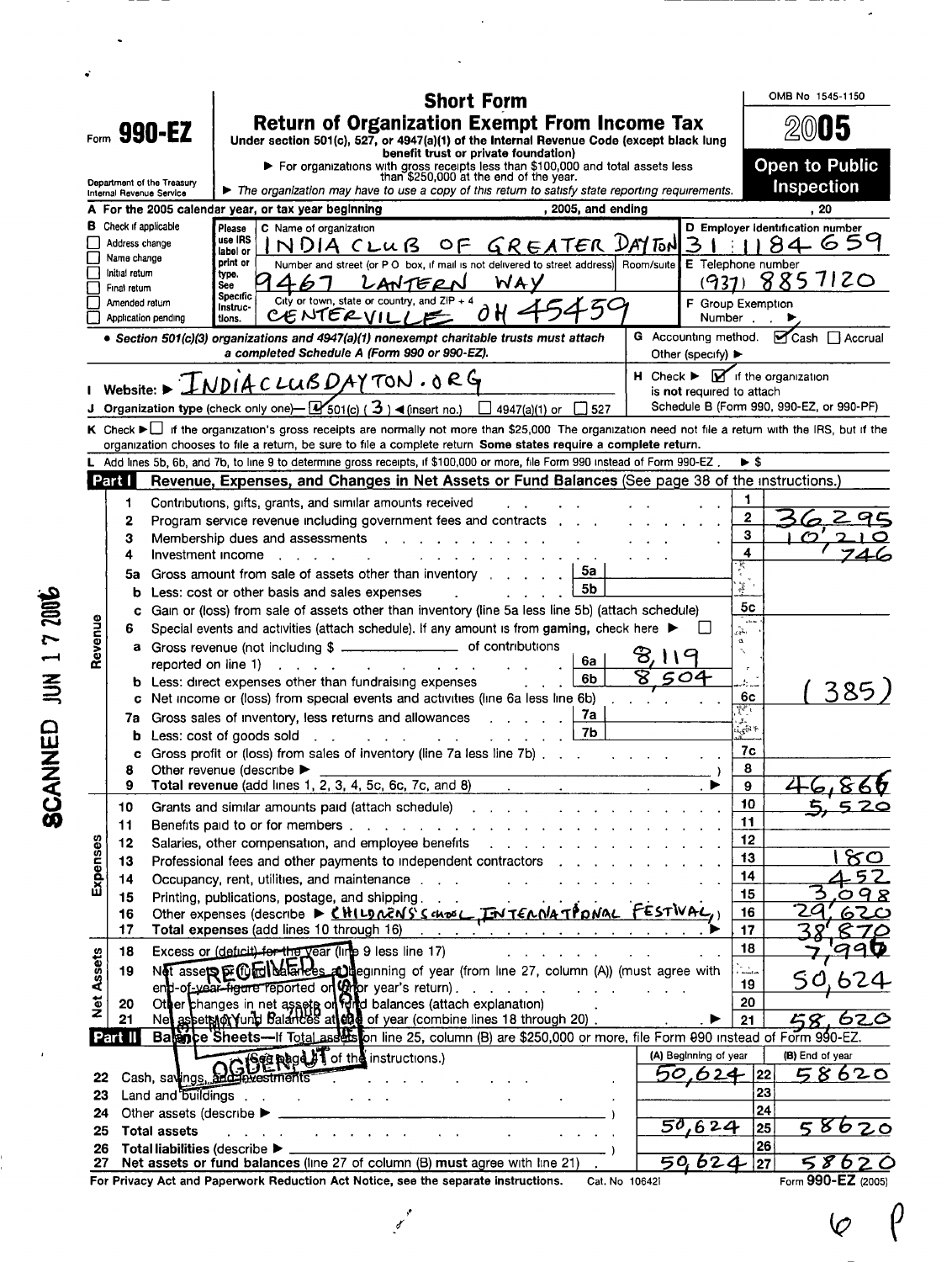| Form 990-EZ (2005)                                                                                                                                                                                                                           |     |                                                                                                                                                                                                                                                               |                   |                          |     | Page 2                                             |
|----------------------------------------------------------------------------------------------------------------------------------------------------------------------------------------------------------------------------------------------|-----|---------------------------------------------------------------------------------------------------------------------------------------------------------------------------------------------------------------------------------------------------------------|-------------------|--------------------------|-----|----------------------------------------------------|
| Part III<br>Statement of Program Service Accomplishments (See page 42 of the instructions.)                                                                                                                                                  |     |                                                                                                                                                                                                                                                               |                   |                          |     | <b>Expenses</b>                                    |
| What is the organization's primary exempt purpose? CHARITARLE SOCIAL NOT FOR PROF IT                                                                                                                                                         |     |                                                                                                                                                                                                                                                               |                   |                          |     | (Required for $501(c)(3)$<br>and (4) organizations |
| Describe what was achieved in carrying out the organization's exempt/purposes. In a clear and concise manner,<br>describe the services provided, the number of persons benefited, or other relevant information for each program title.      |     |                                                                                                                                                                                                                                                               |                   |                          |     | and 4947(a)(1) trusts;<br>optional for others)     |
| 28 ORGANIZED A (VISITING) MUSICAL GROUP PERBRUANCE FROM                                                                                                                                                                                      |     |                                                                                                                                                                                                                                                               |                   |                          |     |                                                    |
| Welk FOR THE BENEF IT OF DAYTON'S INDIAN AND AMERICAL                                                                                                                                                                                        |     |                                                                                                                                                                                                                                                               |                   |                          |     |                                                    |
| CITIZENS, AROUT 500 DEOPLE ATTENDED                                                                                                                                                                                                          |     |                                                                                                                                                                                                                                                               |                   |                          |     | 8.                                                 |
| (Grants \$                                                                                                                                                                                                                                   |     | ) If this amount includes foreign grants, check here                                                                                                                                                                                                          |                   | $\Box$                   | 28a | 504                                                |
| 29 CELEBRATED ANNUAL "PESTIVAL OF LIGHTS" (DIWALI)                                                                                                                                                                                           |     |                                                                                                                                                                                                                                                               |                   |                          |     |                                                    |
| $1.1.1816468888200519778006089.280360400177$                                                                                                                                                                                                 |     |                                                                                                                                                                                                                                                               |                   |                          |     |                                                    |
| MEMBERS, FAMILIES AND THEIR AMERICAN FRIENDS                                                                                                                                                                                                 |     |                                                                                                                                                                                                                                                               |                   |                          | 29a | 9,225                                              |
| (Grants \$<br>30 DONATED FUNDS FOR TSUNAMI RELIEF                                                                                                                                                                                            |     | ) If this amount includes foreign grants, check here                                                                                                                                                                                                          |                   | $F$ ROM INDU             |     |                                                    |
| <u>CLUB C CASH COULECTION S AND OWN CASH ASSETS</u>                                                                                                                                                                                          |     |                                                                                                                                                                                                                                                               |                   |                          |     |                                                    |
|                                                                                                                                                                                                                                              |     |                                                                                                                                                                                                                                                               |                   |                          |     |                                                    |
| (Grants \$                                                                                                                                                                                                                                   |     | ) If this amount includes foreign grants, check here                                                                                                                                                                                                          |                   | ▶                        | 30a | 5,00                                               |
| 31 Other program services (attach schedule)                                                                                                                                                                                                  |     | designed to the contract of the contract of the contract of the contract of the contract of the contract of the                                                                                                                                               |                   |                          |     |                                                    |
| (Grants \$                                                                                                                                                                                                                                   |     | ) If this amount includes foreign grants, check here                                                                                                                                                                                                          |                   |                          | 31a |                                                    |
| 32 Total program service expenses (add lines 28a through 31a)                                                                                                                                                                                |     |                                                                                                                                                                                                                                                               |                   |                          | 32  |                                                    |
| Part IV List of Officers, Directors, Trustees, and Key Employees (List each one even if not compensated. See page 42 of the instructions)                                                                                                    |     | (B) Title and average                                                                                                                                                                                                                                         | (C) Compensation  | (D) Contributions to     |     | (E) Expense                                        |
| (A) Name and address                                                                                                                                                                                                                         |     | hours per week                                                                                                                                                                                                                                                | (If not paid,     | employee benefit plans & |     | account and                                        |
|                                                                                                                                                                                                                                              |     | devoted to position                                                                                                                                                                                                                                           | enter -0-.)       | deferred compensation    |     | other allowances                                   |
| MR. ASHNIN KAO, 9467, CANTERN PRESIDENT (ZHRK<br>CENTERVILLE Off<br>45458                                                                                                                                                                    | Dr- | 200                                                                                                                                                                                                                                                           |                   |                          |     |                                                    |
| 457 ISABELLA<br>MR ARUN JAIN                                                                                                                                                                                                                 |     | TREASURER                                                                                                                                                                                                                                                     |                   |                          |     |                                                    |
| CIRCLE<br>DAYTON ON 45456                                                                                                                                                                                                                    |     | (1 HR                                                                                                                                                                                                                                                         |                   |                          |     |                                                    |
| MR HEMANT GARG                                                                                                                                                                                                                               |     | PRESIDENT                                                                                                                                                                                                                                                     |                   |                          |     |                                                    |
| YANKEE WOODS DY<br>1153.                                                                                                                                                                                                                     |     | $6.54E, 6.5C$ (2007                                                                                                                                                                                                                                           | C )               |                          |     |                                                    |
| CENTERVILLE<br>0 H                                                                                                                                                                                                                           |     |                                                                                                                                                                                                                                                               |                   |                          |     |                                                    |
| Part V<br>Other Information (Note the attachment requirement in General Instruction V, page 14.)                                                                                                                                             |     |                                                                                                                                                                                                                                                               |                   |                          |     | Yes No                                             |
|                                                                                                                                                                                                                                              |     |                                                                                                                                                                                                                                                               |                   |                          |     |                                                    |
| Did the organization engage in any activity not previously reported to the IRS? If "Yes," attach a detailed<br>33<br>description of each activity                                                                                            |     | $\frac{1}{2}$ , $\frac{1}{2}$ , $\frac{1}{2}$ , $\frac{1}{2}$ , $\frac{1}{2}$ , $\frac{1}{2}$ , $\frac{1}{2}$ , $\frac{1}{2}$ , $\frac{1}{2}$ , $\frac{1}{2}$ , $\frac{1}{2}$ , $\frac{1}{2}$ , $\frac{1}{2}$ , $\frac{1}{2}$ , $\frac{1}{2}$ , $\frac{1}{2}$ |                   |                          |     | 33                                                 |
| Were any changes made to the organizing or governing documents but not reported to the IRS? If "Yes,"<br>34                                                                                                                                  |     |                                                                                                                                                                                                                                                               |                   |                          |     |                                                    |
| attach a conformed copy of the changes                                                                                                                                                                                                       |     | $\mathbf{r}$ and $\mathbf{r}$ are the set of the set of the set of the set of the set of the set of the set of the set of the set of the set of the set of the set of the set of the set of the set of the set of the set of the set                          |                   |                          |     | 34                                                 |
| If the organization had income from business activities, such as those reported on lines 2, 6, and 7 (among others), but not<br>35                                                                                                           |     |                                                                                                                                                                                                                                                               |                   |                          |     | ۵ş۰<br>$\mathcal{A}_{\mathcal{G}}$<br>y k          |
| reported on Form 990-T, attach a statement explaining your reason for not reporting the income on Form 990-T                                                                                                                                 |     |                                                                                                                                                                                                                                                               |                   |                          |     | لنصب                                               |
| a Did the organization have unrelated business gross income of \$1,000 or more or 6033(e) notice, reporting, and                                                                                                                             |     |                                                                                                                                                                                                                                                               |                   |                          |     | <b>N</b> A                                         |
| proxy tax requirements? (e.g. a) and a contract of the contract of the contract of the contract of the contract of the contract of the contract of the contract of the contract of the contract of the contract of the contrac               |     |                                                                                                                                                                                                                                                               |                   |                          |     | 35a                                                |
| <b>b</b> If "Yes," has it filed a tax return on Form 990-T for this year?                                                                                                                                                                    |     |                                                                                                                                                                                                                                                               |                   |                          |     | 35 <sub>b</sub>                                    |
| Was there a liquidation, dissolution, termination, or substantial contraction during the year? (If "Yes," attach a<br>36                                                                                                                     |     |                                                                                                                                                                                                                                                               |                   |                          |     | 36                                                 |
| statement.)<br>37a Enter amount of political expenditures, direct or indirect, as described in the instructions. $\blacktriangleright$ $\boxed{37a}$                                                                                         |     |                                                                                                                                                                                                                                                               |                   |                          |     | $\chi \rightarrow 0$                               |
|                                                                                                                                                                                                                                              |     |                                                                                                                                                                                                                                                               |                   |                          |     | 37b                                                |
| 38a Did the organization borrow from, or make any loans to, any officer, director, trustee, or key employee or were                                                                                                                          |     |                                                                                                                                                                                                                                                               |                   |                          |     |                                                    |
| any such loans made in a prior year and still unpaid at the start of the period covered by this return?                                                                                                                                      |     |                                                                                                                                                                                                                                                               |                   |                          |     | 38a                                                |
| b If "Yes," attach the schedule specified in the line 38 instructions and enter the amount                                                                                                                                                   |     |                                                                                                                                                                                                                                                               |                   |                          |     |                                                    |
| involved<br>the second contract of the second contract of the second contract of the second contract of the second contract of                                                                                                               |     |                                                                                                                                                                                                                                                               | 38b               |                          |     | $\frac{3}{2}$                                      |
| 501(c)(7) organizations Enter:<br>39                                                                                                                                                                                                         |     |                                                                                                                                                                                                                                                               | $\frac{1}{218.5}$ |                          |     | 루<br>Ã                                             |
| a Initiation fees and capital contributions included on line 9                                                                                                                                                                               |     |                                                                                                                                                                                                                                                               | 39a               |                          |     |                                                    |
| <b>b</b> Gross receipts, included on line 9, for public use of club facilities returnal containing the Gross receipts, included on line 9, for public use of club facilities                                                                 |     |                                                                                                                                                                                                                                                               | 39 <sub>b</sub>   |                          |     | 1.75                                               |
| 40a 501(c)(3) organizations. Enter amount of tax imposed on the organization during the year under:<br>section 4911 ▶ ________________; section 4912 ▶ ______________; section 4955 ▶ _________                                              |     |                                                                                                                                                                                                                                                               |                   |                          |     | ÷                                                  |
| b 501(c)(3) and (4) organizations. Did the organization engage in any section 4958 excess benefit transaction during the<br>year or did it become aware of an excess benefit transaction from a prior year? If "Yes," attach an explanation. |     |                                                                                                                                                                                                                                                               |                   |                          |     | 40b                                                |
| c Enter amount of tax imposed on organization managers or disqualified persons during the year under                                                                                                                                         |     |                                                                                                                                                                                                                                                               |                   |                          |     |                                                    |
|                                                                                                                                                                                                                                              |     |                                                                                                                                                                                                                                                               |                   |                          |     |                                                    |
| d Enter amount of tax on line 40c reimbursed by the organization                                                                                                                                                                             |     |                                                                                                                                                                                                                                                               |                   |                          |     |                                                    |

 $\hat{\mathbf{A}}$ 

 $\ddot{\phantom{a}}$ 

Form 990-EZ (2005)

 $\bar{1}$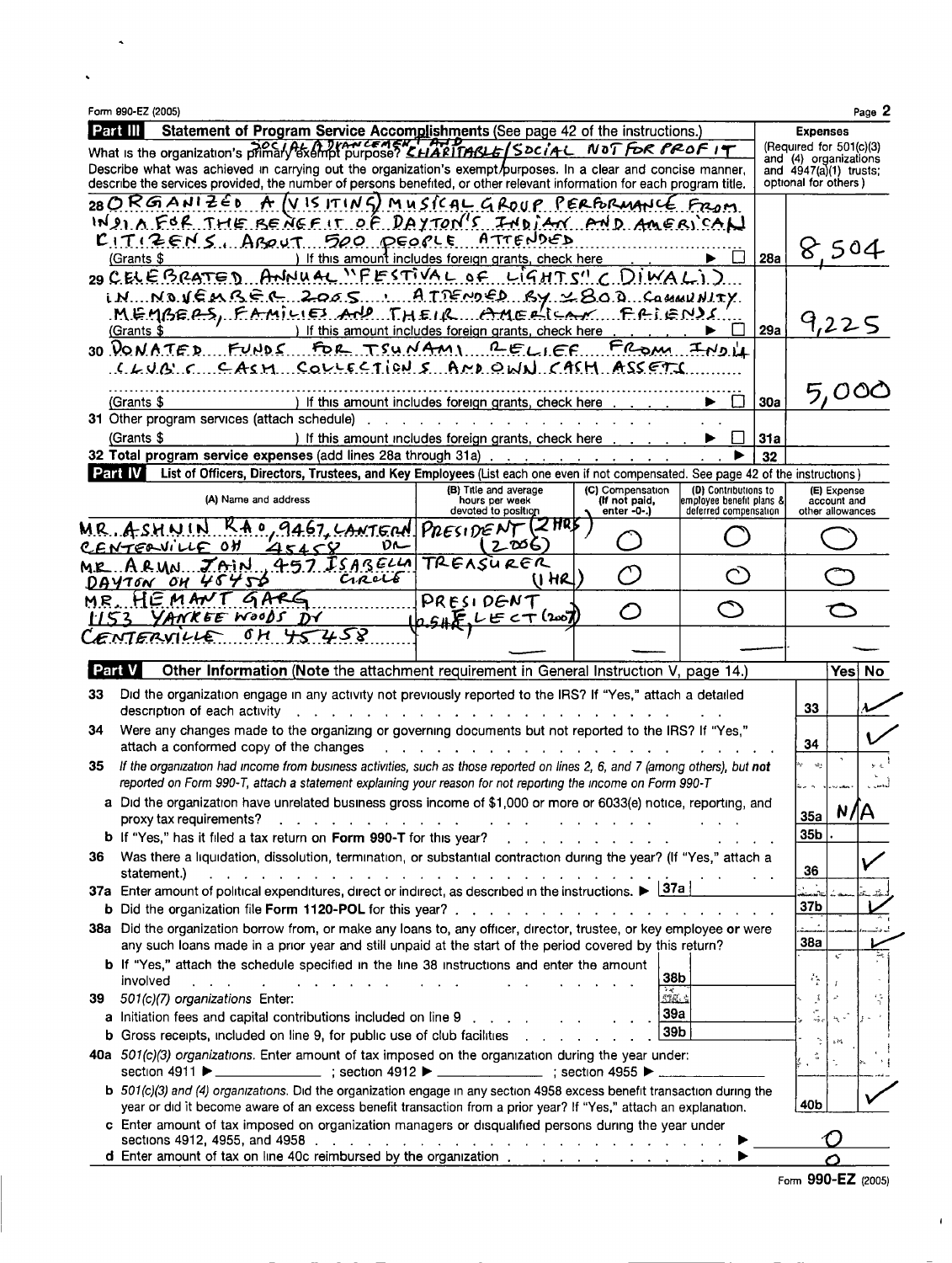|                               | Form 990-EZ (2005) |                                                                                                                                                                                                                                                                                                                                                                                                                                                                                      | Page 3                                   |
|-------------------------------|--------------------|--------------------------------------------------------------------------------------------------------------------------------------------------------------------------------------------------------------------------------------------------------------------------------------------------------------------------------------------------------------------------------------------------------------------------------------------------------------------------------------|------------------------------------------|
| ∣ Part V                      |                    | Other Information (Note the attachment requirement in General Instruction V, page 14.) (Continued)                                                                                                                                                                                                                                                                                                                                                                                   |                                          |
| 41<br>42a                     |                    | List the states with which a copy of this return is filed. $\blacktriangleright$<br>The books are in care of MR ARUN JAIN<br>Located at >457 IS43524 CIRCLE DAYTON OF<br>Telephone no. $\triangleright$ (9.37) 4 3 4 0 3 3 5<br>ZIP + 4 $\triangleright$ 4 5 4 5 8                                                                                                                                                                                                                   |                                          |
|                               |                    | <b>b</b> At any time during the calendar year, did the organization have an interest in or a signature or other authority<br>over a financial account in a foreign country (such as a bank account, securities account, or other financial<br>the contract of the contract of the con-<br>See the instructions for exceptions and filing requirements for Form TD F 90-22.1.<br>c At any time during the calendar year, did the organization maintain an office outside of the U.S.? | Yesi No<br>42b<br>42c                    |
|                               |                    |                                                                                                                                                                                                                                                                                                                                                                                                                                                                                      |                                          |
| 43.                           |                    | If "Yes," enter the name of the foreign country. $\blacktriangleright$<br>Section 4947(a)(1) nonexempt charitable trusts filing Form 990-EZ in lieu of Form 1041—Check here.<br>and enter the amount of tax-exempt interest received or accrued during the tax year $\ldots$ , $\blacktriangleright$<br>43 <sub>1</sub>                                                                                                                                                              |                                          |
| <b>Please</b><br>Sign<br>Here |                    | Under penalties of perjury, I declare that I have examined this return, including accompanying schedules and statements, and to the best of my knowledge<br>and belief, it is true, correct, and complete. Declaration of preparer (other than officer) is based on all information of which preparer has any knowledge<br>Slanature of officer<br>Date<br><b>JAIN</b><br>ARUN<br>TREASURER<br>Type or print name and title                                                          |                                          |
| Paid<br>Preparer's            |                    | Check if<br>Date<br>Preparer's  <br>self-<br>signature<br>employed ▶<br>Firm's name (or yours )                                                                                                                                                                                                                                                                                                                                                                                      | Preparer's SSN or PTIN (See Gen Inst W). |
| Use Only                      |                    | EIN<br>if self-employed).<br>Phone no $\blacktriangleright$ (<br>address, and $ZIP + 4$                                                                                                                                                                                                                                                                                                                                                                                              |                                          |

----

 $\mathcal{L}_{\text{max}}$  ,  $\mathcal{L}_{\text{max}}$  $\Delta \phi$ 

Form 990-EZ (2005)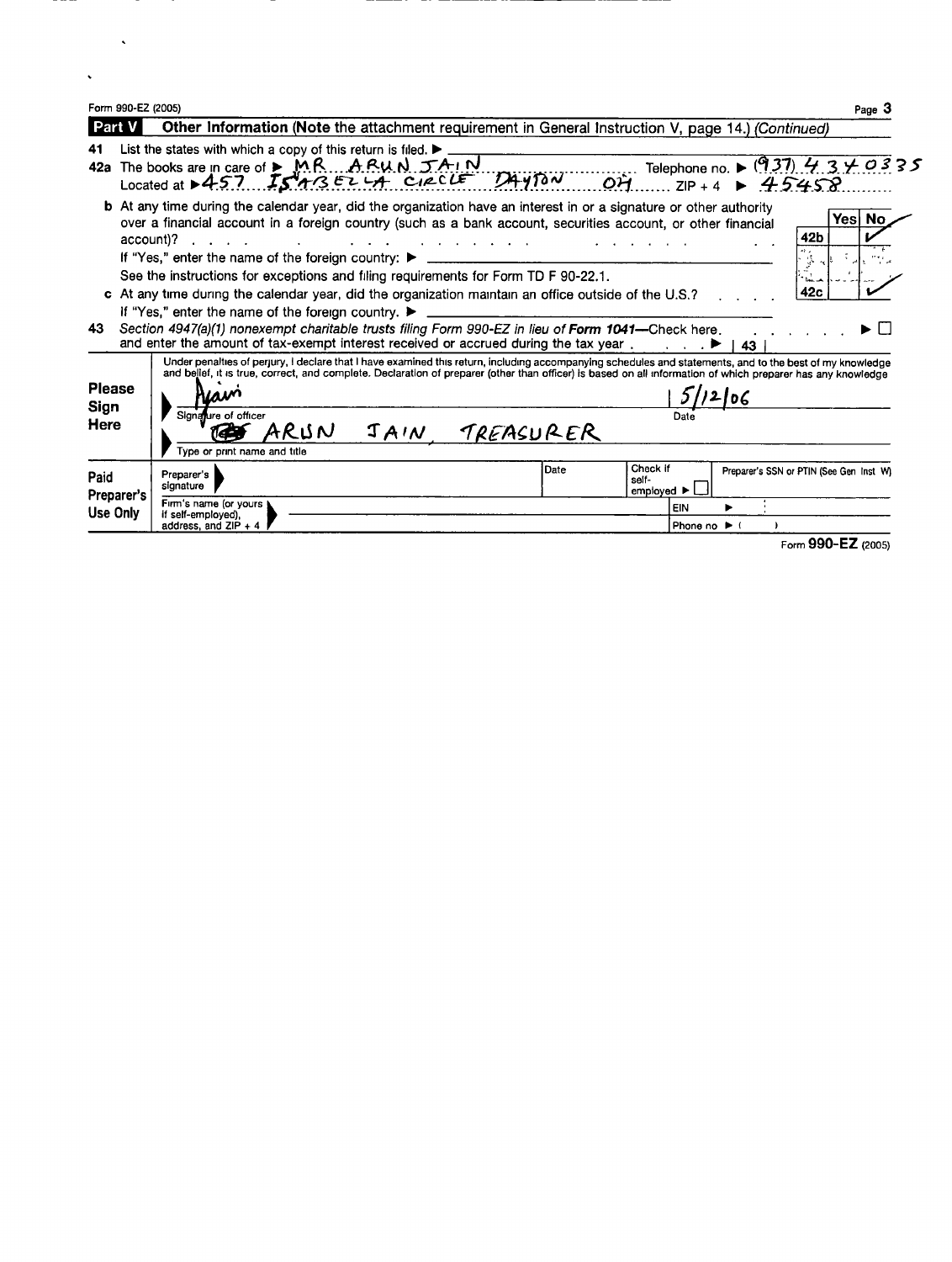| <b>SCHEDULE A</b><br>(Form 990 or 990-EZ) |                                                                  | Organization Exempt Under Section 501(c)(3)<br>(Except Private Foundation) and Section 501(e), 501(f), 501(k), 501(n),                                                                                                                                                          |                  |                                                                            | OMB No 1545-0047                               |
|-------------------------------------------|------------------------------------------------------------------|---------------------------------------------------------------------------------------------------------------------------------------------------------------------------------------------------------------------------------------------------------------------------------|------------------|----------------------------------------------------------------------------|------------------------------------------------|
|                                           |                                                                  | or 4947(a)(1) Nonexempt Charitable Trust                                                                                                                                                                                                                                        |                  |                                                                            |                                                |
| Department of the Treasury                |                                                                  | Supplementary Information-(See separate instructions.)                                                                                                                                                                                                                          |                  |                                                                            | 20005                                          |
| Internal Revenue Service                  |                                                                  | MUST be completed by the above organizations and attached to their Form 990 or 990-EZ                                                                                                                                                                                           |                  |                                                                            |                                                |
| Name of the organization<br>IAN CLUB      |                                                                  | OF GREATER DAYTON                                                                                                                                                                                                                                                               |                  | Employer identification number<br>84                                       | 659                                            |
| Part                                      |                                                                  | Compensation of the Five Highest Paid Employees Other Than Officers, Directors, and Trustees<br>(See page 1 of the instructions. List each one. If there are none, enter "None.")                                                                                               |                  |                                                                            |                                                |
|                                           | (a) Name and address of each employee paid more<br>than \$50,000 | (b) Title and average hours<br>per week devoted to position                                                                                                                                                                                                                     | (c) Compensation | (d) Contributions to<br>employee beneint plans & <br>deferred compensation | (e) Expense<br>account and other<br>allowances |
|                                           |                                                                  |                                                                                                                                                                                                                                                                                 |                  |                                                                            |                                                |
|                                           |                                                                  | NONE                                                                                                                                                                                                                                                                            |                  |                                                                            |                                                |
|                                           |                                                                  |                                                                                                                                                                                                                                                                                 |                  |                                                                            |                                                |
|                                           |                                                                  |                                                                                                                                                                                                                                                                                 |                  |                                                                            |                                                |
|                                           |                                                                  |                                                                                                                                                                                                                                                                                 |                  |                                                                            |                                                |
|                                           | Total number of other employees paid over \$50,000               |                                                                                                                                                                                                                                                                                 | $\sqrt{2}$       | ાર્જ કહ્યું મુ<br>$\int_{0}^{1}$ ax                                        | akka Ka<br>ل آهنگ پ                            |
|                                           |                                                                  | Part II-A Compensation of the Five Highest Paid Independent Contractors for Professional Services                                                                                                                                                                               |                  |                                                                            |                                                |
|                                           |                                                                  | (See page 2 of the instructions. List each one (whether individuals or firms). If there are none, enter "None.")<br>(a) Name and address of each independent contractor paid more than \$50,000                                                                                 |                  | (b) Type of service                                                        | (c) Compensation                               |
|                                           |                                                                  |                                                                                                                                                                                                                                                                                 |                  |                                                                            |                                                |
|                                           |                                                                  |                                                                                                                                                                                                                                                                                 |                  |                                                                            |                                                |
|                                           |                                                                  |                                                                                                                                                                                                                                                                                 |                  |                                                                            |                                                |
|                                           |                                                                  | you.                                                                                                                                                                                                                                                                            |                  |                                                                            |                                                |
|                                           |                                                                  |                                                                                                                                                                                                                                                                                 |                  |                                                                            |                                                |
|                                           |                                                                  |                                                                                                                                                                                                                                                                                 |                  |                                                                            |                                                |
| professional services                     | Total number of others receiving over \$50,000 for               |                                                                                                                                                                                                                                                                                 |                  |                                                                            |                                                |
|                                           |                                                                  | Part II-B Compensation of the Five Highest Paid Independent Contractors for Other Services<br>(List each contractor who performed services other than professional services, whether individuals or<br>firms. If there are none, enter "None." See page 2 of the instructions.) |                  |                                                                            |                                                |
|                                           |                                                                  | (a) Name and address of each independent contractor paid more than \$50,000                                                                                                                                                                                                     |                  | (b) Lype of service                                                        | (c) Compensation                               |
|                                           |                                                                  |                                                                                                                                                                                                                                                                                 |                  |                                                                            |                                                |
|                                           |                                                                  |                                                                                                                                                                                                                                                                                 |                  |                                                                            |                                                |
|                                           |                                                                  |                                                                                                                                                                                                                                                                                 |                  |                                                                            |                                                |
|                                           |                                                                  |                                                                                                                                                                                                                                                                                 |                  |                                                                            |                                                |
|                                           |                                                                  |                                                                                                                                                                                                                                                                                 |                  |                                                                            |                                                |
| \$50,000 for other services .             | Total number of other contractors receiving over                 |                                                                                                                                                                                                                                                                                 |                  |                                                                            |                                                |
|                                           |                                                                  | For Paperwork Reduction Act Notice, see the Instructions for Form 990 and Form 990-EZ.                                                                                                                                                                                          | Cat No 11285F    |                                                                            | Schedule A (Form 990 or 990-EZ) 2005           |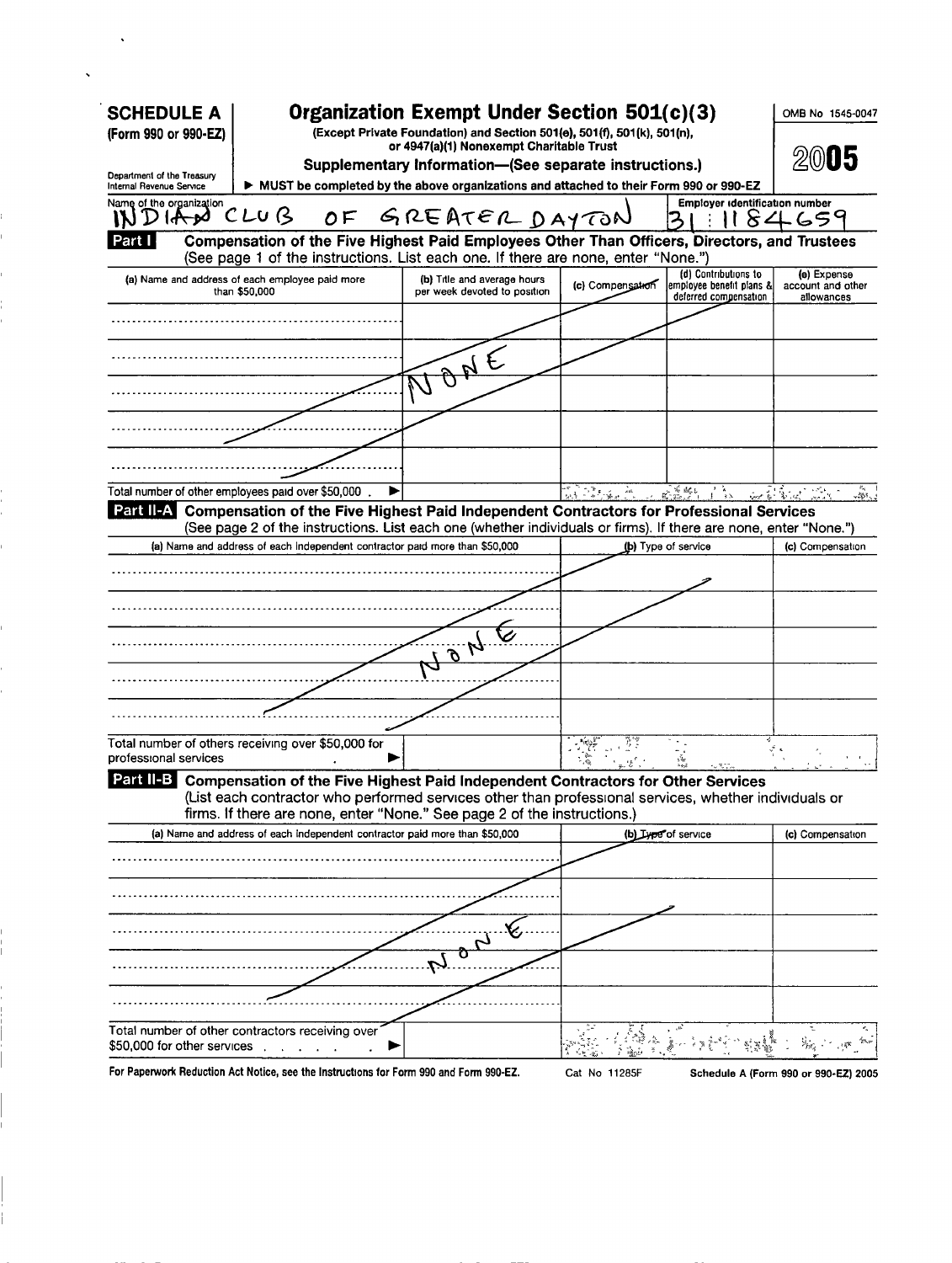Schedule A (Form 990 or 990-EZ) 2005 IN DIA CLUB OF GREATER DATION  $\mathcal{D}$ I - II  $\delta$  467  $\frac{1}{P_{\text{age}}}$  2

|                  |                                                                                                                                                                                                                                                                                                                                                                                                                                                                                                                                                                                                                                                         |              | rayo —    |
|------------------|---------------------------------------------------------------------------------------------------------------------------------------------------------------------------------------------------------------------------------------------------------------------------------------------------------------------------------------------------------------------------------------------------------------------------------------------------------------------------------------------------------------------------------------------------------------------------------------------------------------------------------------------------------|--------------|-----------|
|                  | Part III<br><b>Statements About Activities (See page 2 of the instructions.)</b>                                                                                                                                                                                                                                                                                                                                                                                                                                                                                                                                                                        | Yes          | <b>No</b> |
|                  | During the year, has the organization attempted to influence national, state, or local legislation, including any<br>attempt to influence public opinion on a legislative matter or referendum? If "Yes," enter the total expenses paid<br>or incurred in connection with the lobbying activities $\triangleright$ \$ _______________________(Must equal amounts on line 38,<br>Organizations that made an election under section 501(h) by filing Form 5768 must complete Part VI-A Other<br>organizations checking "Yes" must complete Part VI-B AND attach a statement giving a detailed description of<br>$\mathcal{A}$<br>the lobbying activities. | ۰ مي*<br>Ħ.  |           |
| 2                | During the year, has the organization, either directly or indirectly, engaged in any of the following acts with any<br>ų.<br>substantial contributors, trustees, directors, officers, creators, key employees, or members of their families, or<br>with any taxable organization with which any such person is affiliated as an officer, director, trustee, majority<br>$e^{i\lambda} \tilde{\gamma}^{\mu}$ .<br>owner, or principal beneficiary? (If the answer to any question is "Yes," attach a detailed statement explaining the<br>transactions.)                                                                                                 | ÷,<br>وإيضاء |           |
| a<br>c<br>d<br>e | 2a<br>2 <sub>b</sub><br>2c<br>2d<br>Payment of compensation (or payment or reimbursement of expenses if more than \$1,000)?<br>2е<br>Transfer of any part of its income or assets?<br>$\frac{1}{2}$ , $\frac{1}{2}$ , $\frac{1}{2}$ , $\frac{1}{2}$ , $\frac{1}{2}$ , $\frac{1}{2}$ , $\frac{1}{2}$ , $\frac{1}{2}$ , $\frac{1}{2}$ , $\frac{1}{2}$                                                                                                                                                                                                                                                                                                     |              |           |
| За<br>b.         | Do you make grants for scholarships, fellowships, student loans, etc ? (If "Yes," attach an explanation of how<br>За<br>you determine that recipients qualify to receive payments). The result of the contract of the contract of the contract of the contract of the contract of the contract of the contract of the contract of the contract of the<br>3b<br>3 <sub>c</sub>                                                                                                                                                                                                                                                                           |              |           |
| c<br>4a i        | During the year, did the organization receive a contribution of qualified real property interest under section 170(h)?<br>Did you maintain any separate account for participating donors where donors have the right to provide advice on<br>4а<br>the use or distribution of funds?<br>b Do you provide credit counseling, debt management, credit repair, or debt negotiation services?<br>4Ь                                                                                                                                                                                                                                                         |              |           |

Part IV Reason for Non-Private Foundation Status (See pages 3 through 6 of the instructions.)

The organization is not a private foundation because it is: (Please check only ONE applicable box)

- 5  $\Box$  A church, convention of churches, or association of churches Section 170(b)(1)(A)(i).
- D A school. Section 170(b)(1)(A)(ii). (Also complete Part V.) 6
- $\overline{\mathbf{z}}$  $\Box$  A hospital or a cooperative hospital service organization Section 170(b)(1)(A)(iii).
- $\mathbf{a}$  $\Box$  A Federal, state, or local government or governmental unit Section 170(b)(1)(A)(v)
- $\mathbf{Q}$  $\Box$  A medical research organization operated in conjunction with a hospital. Section 170(b)(1)(A)(iii) Enter the hospital's name, city,  $\overline{\phantom{a}}$ and state > ......................................................................................................................... \_\_
- 10  $\Box$  An organization operated for the benefit of a college or university owned or operated by a governmental unit Section 170(b)(1)(A)(iv) (Also complete the Support Schedule in Part lV-A.)
- 11a  $\Box$  An organization that normally receives a substantial part of its support from a governmental unit or from the general public Section 170(b)(1)(A)(Vi) (Also complete the Support Schedule in Part IV-A.)
- 11b  $\Box$  $\overline{\mathcal{A}}$  community trust Section 170(b)(1)(A)(vi) (Also complete the Support Schedule in Part IV-A)
- 12  $\mathbb K$  An organization that normally receives: (1) more than 33%% of its support from contributions, membership fees, and gross receipts from activities related to its charitable, etc., functions—subject to certain exceptions, and (2) no more than 331/4% of its support from gross investment income and unrelated business taxable income (less section 511 tax) from businesses acquired by the organization after June 30, 1975. See section 509(a)(2) (Also complete the Support Schedule in Part IV-A.)
- 13  $\Box$  An organization that is not controlled by any disqualified persons (other than foundation managers) and supports organizations described in: (1) lines 5 through 12 above, or (2) sections 501(c)(4), (5), or (6), if they meet the test of section 509(a)(2). Check the box that describes the type of supporting organization:  $\blacktriangleright$   $\Box$  Type 1  $\Box$  Ty the box that describes the type of supporting organization:  $\blacktriangleright$   $\Box$  Type 1 Provide the followmg information about the supported organizations. (See page 6 of the instructions.)

| (a) Name(s) of supported organization(s) | (b) Line number<br>from above |
|------------------------------------------|-------------------------------|
|                                          |                               |
|                                          |                               |
|                                          |                               |

14  $\Box$  An organization organized and operated to test for public safety Section 509(a)(4). (See page 6 of the instructions.)

Schedule A (Form 990 or 990-EZ) 2005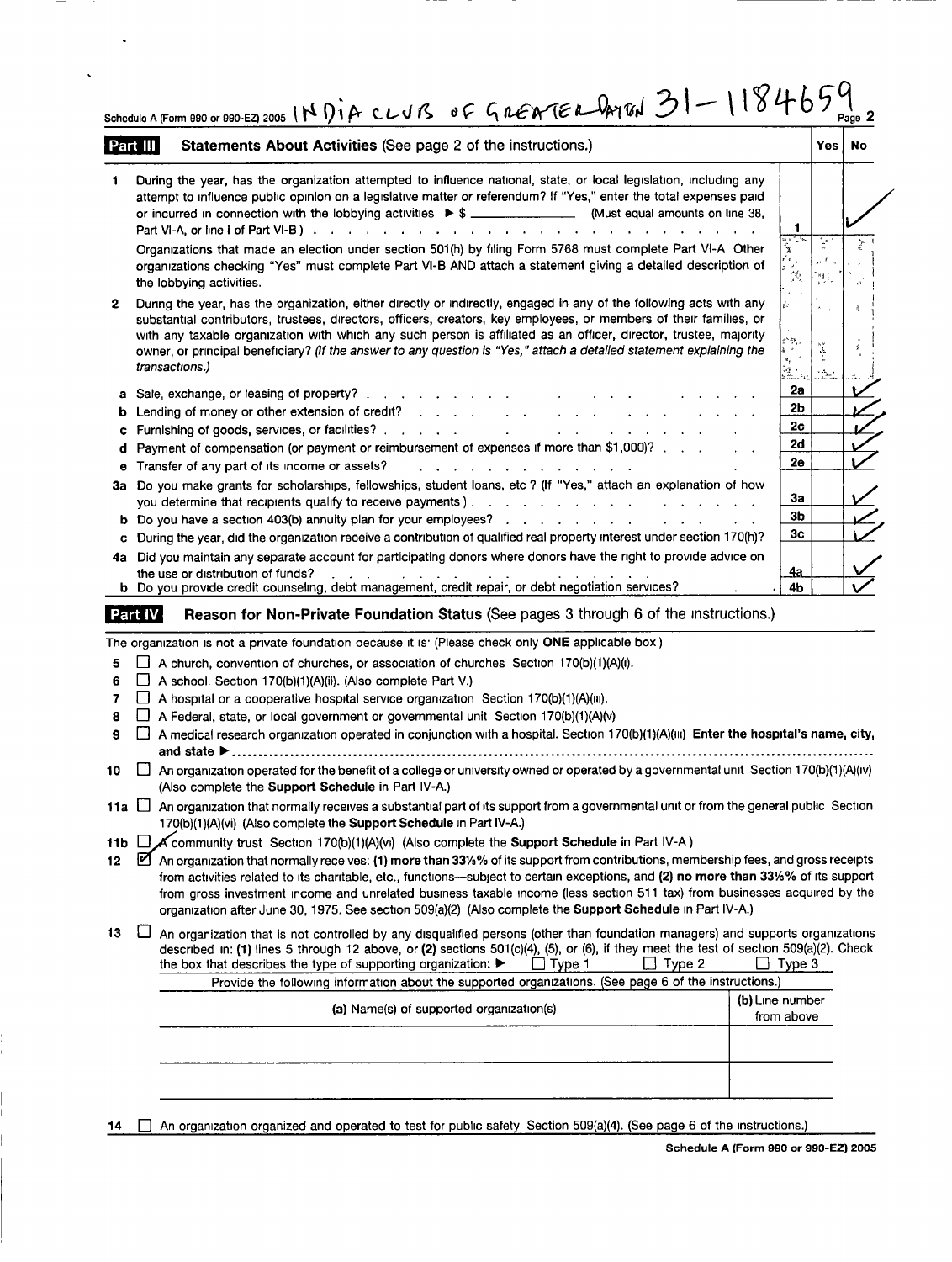|          | NOIA CLUS of GREATER DAYTON<br>Schedule A (Form 990 or 990-EZ) 2005                                                                                                                                                                                                                                                                                                                                                                                                                                                                                                                                                          |             |                                             |            | $31 - 1184659$ |                                            | Page 3           |
|----------|------------------------------------------------------------------------------------------------------------------------------------------------------------------------------------------------------------------------------------------------------------------------------------------------------------------------------------------------------------------------------------------------------------------------------------------------------------------------------------------------------------------------------------------------------------------------------------------------------------------------------|-------------|---------------------------------------------|------------|----------------|--------------------------------------------|------------------|
|          | Part IV-A Support Schedule (Complete only if you checked a box on line 10, 11, or 12.) Use cash method of accounting.<br>Note: You may use the worksheet in the instructions for converting from the accrual to the cash method of accounting.                                                                                                                                                                                                                                                                                                                                                                               |             |                                             |            |                |                                            |                  |
|          | Calendar year (or fiscal year beginning in)<br>▶                                                                                                                                                                                                                                                                                                                                                                                                                                                                                                                                                                             | (a) 2004    | (b) 2003                                    | $(c)$ 2002 | $(d)$ 2001     |                                            | (e) Total        |
| 15       | Gifts, grants, and contributions received. (Do                                                                                                                                                                                                                                                                                                                                                                                                                                                                                                                                                                               |             |                                             |            |                |                                            |                  |
|          | not include unusual grants. See line 28.).                                                                                                                                                                                                                                                                                                                                                                                                                                                                                                                                                                                   |             |                                             |            |                |                                            |                  |
| 16       | Membership fees received                                                                                                                                                                                                                                                                                                                                                                                                                                                                                                                                                                                                     | 505         | 7,185                                       | 715        |                |                                            |                  |
| 17       | Gross receipts from admissions, merchandise<br>sold or services performed, or furnishing of<br>facilities in any activity that is related to the<br>organization's charitable, etc, purpose                                                                                                                                                                                                                                                                                                                                                                                                                                  | 36,296      | 26,03314,860                                |            | 18,815         |                                            |                  |
| 18       | Gross income from interest, dividends,<br>amounts received from payments on securities<br>loans (section 512(a)(5)), rents, royalties, and<br>unrelated business taxable income (less<br>section 511 taxes) from businesses acquired<br>by the organization after June 30, 1975                                                                                                                                                                                                                                                                                                                                              |             |                                             |            |                |                                            |                  |
| 19       | Net income from unrelated<br>business<br>activities not included in line 18.<br>$\mathbf{r} = \mathbf{r} + \mathbf{r}$ .                                                                                                                                                                                                                                                                                                                                                                                                                                                                                                     |             |                                             |            |                |                                            |                  |
| 20       | Tax revenues levied for the organization's<br>benefit and either paid to it or expended on<br>its behalf.                                                                                                                                                                                                                                                                                                                                                                                                                                                                                                                    |             |                                             |            |                |                                            |                  |
| 21       | The value of services or facilities furnished to<br>the organization by a governmental unit<br>without charge. Do not include the value of<br>services or facilities generally furnished to the<br>public without charge                                                                                                                                                                                                                                                                                                                                                                                                     |             |                                             |            |                |                                            |                  |
| 22       | Other income Attach a schedule. Do not                                                                                                                                                                                                                                                                                                                                                                                                                                                                                                                                                                                       |             |                                             |            |                |                                            |                  |
|          | include gain or (loss) from sale of capital assets                                                                                                                                                                                                                                                                                                                                                                                                                                                                                                                                                                           |             |                                             |            |                |                                            |                  |
| 23       | Total of lines 15 through 22                                                                                                                                                                                                                                                                                                                                                                                                                                                                                                                                                                                                 | 80          | 218                                         |            |                |                                            |                  |
| 24<br>25 | Line 23 minus line 17.<br><b>Contract Contract</b><br>Enter 1% of line 23<br>and the company                                                                                                                                                                                                                                                                                                                                                                                                                                                                                                                                 | 4505<br>40B |                                             |            | <u>2'976</u>   | 8                                          |                  |
| 26       | Organizations described on lines 10 or 11:                                                                                                                                                                                                                                                                                                                                                                                                                                                                                                                                                                                   |             | a Enter 2% of amount in column (e), line 24 |            |                | 26а                                        |                  |
| b.       | Prepare a list for your records to show the name of and amount contributed by each person (other than a<br>governmental unit or publicly supported organization) whose total gifts for 2001 through 2004 exceeded the<br>amount shown in line 26a Do not file this list with your return. Enter the total of all these excess amounts $\blacktriangleright$                                                                                                                                                                                                                                                                  |             |                                             |            |                | $\frac{1}{2}$<br>$\hat{\mathbf{x}}$<br>26b | うちょう かいしょう<br>Â, |
| c        | Total support for section $509(a)(1)$ test: Enter line 24, column (e) $\ldots$                                                                                                                                                                                                                                                                                                                                                                                                                                                                                                                                               |             |                                             |            |                | <b>26c</b>                                 | -笑。              |
| d        | Add: Amounts from column (e) for lines                                                                                                                                                                                                                                                                                                                                                                                                                                                                                                                                                                                       |             | $19 \qquad \qquad \qquad \qquad \qquad$     |            |                |                                            |                  |
|          | $22 -$                                                                                                                                                                                                                                                                                                                                                                                                                                                                                                                                                                                                                       |             | $26b$ $\qquad \qquad$                       |            |                | 26d<br><b>26e</b>                          |                  |
|          | e Public support (line 26c minus line 26d total)<br>Public support percentage (line 26e (numerator) divided by line 26c (denominator))                                                                                                                                                                                                                                                                                                                                                                                                                                                                                       |             |                                             |            |                | 26f                                        | ℅                |
| 27       | Organizations described on line 12: a For amounts included in lines 15, 16, and 17 that were received from a "disqualified<br>person," prepare a list for your records to show the name of, and total amounts received in each year from, each "disqualified person"<br>Do not file this list with your return. Enter the sum of such amounts for each year:                                                                                                                                                                                                                                                                 |             |                                             | N/A        |                |                                            |                  |
|          |                                                                                                                                                                                                                                                                                                                                                                                                                                                                                                                                                                                                                              |             |                                             |            |                |                                            |                  |
| b        | For any amount included in line 17 that was received from each person (other than "disqualified persons"), prepare a list for your records to<br>show the name of, and amount received for each year, that was more than the larger of (1) the amount on line 25 for the year or (2) \$5,000.<br>(Include in the list organizations described in lines 5 through 11b, as well as individuals) Do not file this list with your return. After computing<br>the difference between the amount received and the larger amount described in (1) or (2), enter the sum of these differences (the excess<br>amounts) for each year. |             |                                             |            |                |                                            |                  |
|          | Add: Amounts from column (e) for lines 15 $\frac{39,387}{21}$ 16 $\frac{19,994}{21}$                                                                                                                                                                                                                                                                                                                                                                                                                                                                                                                                         |             |                                             |            |                | 27c                                        |                  |
| d        | Add: Line 27a total.                                                                                                                                                                                                                                                                                                                                                                                                                                                                                                                                                                                                         |             |                                             |            |                | 27d                                        |                  |
| е        | Public support (line 27c total minus line 27d total),                                                                                                                                                                                                                                                                                                                                                                                                                                                                                                                                                                        |             |                                             |            |                | 27e                                        |                  |
| f        | Total support for section 509(a)(2) test: Enter amount from line 23, column (e) $\rightarrow$ 27f   155, 385                                                                                                                                                                                                                                                                                                                                                                                                                                                                                                                 |             |                                             |            |                |                                            |                  |
| g<br>h.  | Public support percentage (line 27e (numerator) divided by line 27f (denominator)). $\blacksquare$<br>Investment income percentage (line 18, column (e) (numerator) divided by line 27f (denominator)). ▶                                                                                                                                                                                                                                                                                                                                                                                                                    |             |                                             |            |                | 27g<br>27h                                 | %                |
| 28       | Unusual Grants: For an organization described in line 10, 11, or 12 that received any unusual grants during 2001 through 2004,<br>prepare a list for your records to show, for each year, the name of the contributor, the date and amount of the grant, and a brief<br>description of the nature of the grant Do not file this list with your return. Do not include these grants in line 15                                                                                                                                                                                                                                |             |                                             |            |                |                                            |                  |

 $\ddot{\phantom{0}}$ 

 $\ddot{\phantom{0}}$ 

Schedule A (Form 990 or 990-EZ) 2005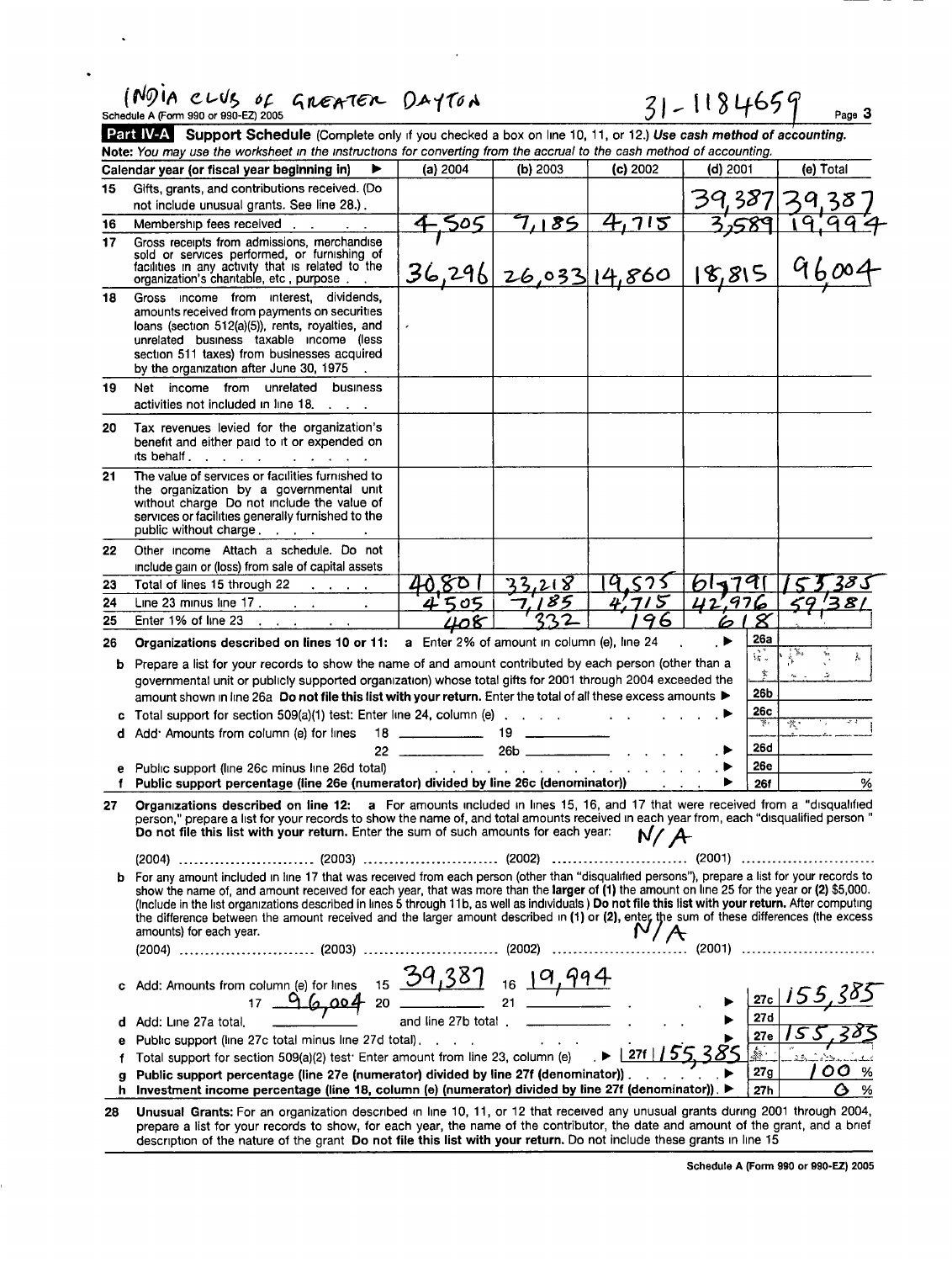|     | Private School Questionnaire (See page 7 of the instructions.)<br>Part V                                                                                                                                                                                                                                                                                                                                                                 |                        |                                       |     |
|-----|------------------------------------------------------------------------------------------------------------------------------------------------------------------------------------------------------------------------------------------------------------------------------------------------------------------------------------------------------------------------------------------------------------------------------------------|------------------------|---------------------------------------|-----|
| 29  | (To be completed ONLY by schools that checked the box on line 6 in Part IV)<br>Does the organization have a racially nondiscriminatory policy toward students by statement in its charter, bylaws,                                                                                                                                                                                                                                       |                        | Yes:                                  | No. |
|     | other governing instrument, or in a resolution of its governing body?.                                                                                                                                                                                                                                                                                                                                                                   | 29                     |                                       |     |
| 30  | Does the organization include a statement of its racially nondiscriminatory policy toward students in all its<br>brochures, catalogues, and other written communications with the public dealing with student admissions,<br>programs, and scholarships?                                                                                                                                                                                 | 30<br>់ម <sub>ិន</sub> |                                       |     |
| 31  | Has the organization publicized its racially nondiscriminatory policy through newspaper or broadcast media during<br>the period of solicitation for students, or during the registration period if it has no solicitation program, in a way<br>that makes the policy known to all parts of the general community it serves?<br>If "Yes," please describe; if "No," please explain. (If you need more space, attach a separate statement) | 31                     |                                       |     |
|     |                                                                                                                                                                                                                                                                                                                                                                                                                                          |                        |                                       |     |
|     |                                                                                                                                                                                                                                                                                                                                                                                                                                          |                        |                                       |     |
| 32  | Does the organization maintain the following:<br>a Records indicating the racial composition of the student body, faculty, and administrative staff?                                                                                                                                                                                                                                                                                     | 32a                    |                                       |     |
| b   | Records documenting that scholarships and other financial assistance are awarded on a racially nondiscriminatory<br>basis?.<br>and the company of the company of the company of                                                                                                                                                                                                                                                          | 32 <sub>b</sub>        |                                       |     |
|     | c Copies of all catalogues, brochures, announcements, and other written communications to the public dealing                                                                                                                                                                                                                                                                                                                             | 32 <sub>c</sub>        |                                       |     |
|     | d Copies of all material used by the organization or on its behalf to solicit contributions?.                                                                                                                                                                                                                                                                                                                                            | 32d<br>ţ.              |                                       |     |
|     | If you answered "No" to any of the above, please explain. (If you need more space, attach a separate statement.)                                                                                                                                                                                                                                                                                                                         | 读                      |                                       |     |
|     |                                                                                                                                                                                                                                                                                                                                                                                                                                          |                        |                                       |     |
| 33  | Does the organization discriminate by race in any way with respect to:                                                                                                                                                                                                                                                                                                                                                                   | رون<br>زخي             |                                       |     |
|     | a Students' rights or privileges?.                                                                                                                                                                                                                                                                                                                                                                                                       | 33а                    |                                       |     |
| b   | Admissions policies?.                                                                                                                                                                                                                                                                                                                                                                                                                    | 33b                    |                                       |     |
| c   | Employment of faculty or administrative staff?.                                                                                                                                                                                                                                                                                                                                                                                          | 33с                    |                                       |     |
|     | d Scholarships or other financial assistance?.                                                                                                                                                                                                                                                                                                                                                                                           | 33d                    |                                       |     |
| е   | Educational policies?.                                                                                                                                                                                                                                                                                                                                                                                                                   | <b>33e</b>             |                                       |     |
| 1.  | Use of facilities?                                                                                                                                                                                                                                                                                                                                                                                                                       | 33f                    |                                       |     |
| 9   | Athletic programs?.                                                                                                                                                                                                                                                                                                                                                                                                                      | 33g                    |                                       |     |
| h   | Other extracurricular activities?.                                                                                                                                                                                                                                                                                                                                                                                                       | 33h                    |                                       |     |
|     | If you answered "Yes" to any of the above, please explain. (If you need more space, attach a separate statement.)                                                                                                                                                                                                                                                                                                                        |                        |                                       |     |
|     |                                                                                                                                                                                                                                                                                                                                                                                                                                          | ۳                      |                                       |     |
|     |                                                                                                                                                                                                                                                                                                                                                                                                                                          |                        |                                       |     |
| 34а | Does the organization receive any financial aid or assistance from a governmental agency?                                                                                                                                                                                                                                                                                                                                                | 34а                    |                                       |     |
|     | Has the organization's right to such aid ever been revoked or suspended?                                                                                                                                                                                                                                                                                                                                                                 | 34b                    |                                       |     |
| b   | If you answered "Yes" to either 34a or b, please explain using an attached statement.                                                                                                                                                                                                                                                                                                                                                    | i<br>Pr                | $\mathcal{P}_{\mathcal{R}^{\bullet}}$ |     |

 $\lambda$ 

 $- - -$ 

 $\sim 10^{-1}$ 

Schedule A (Form 990 or 990-EZ) 2005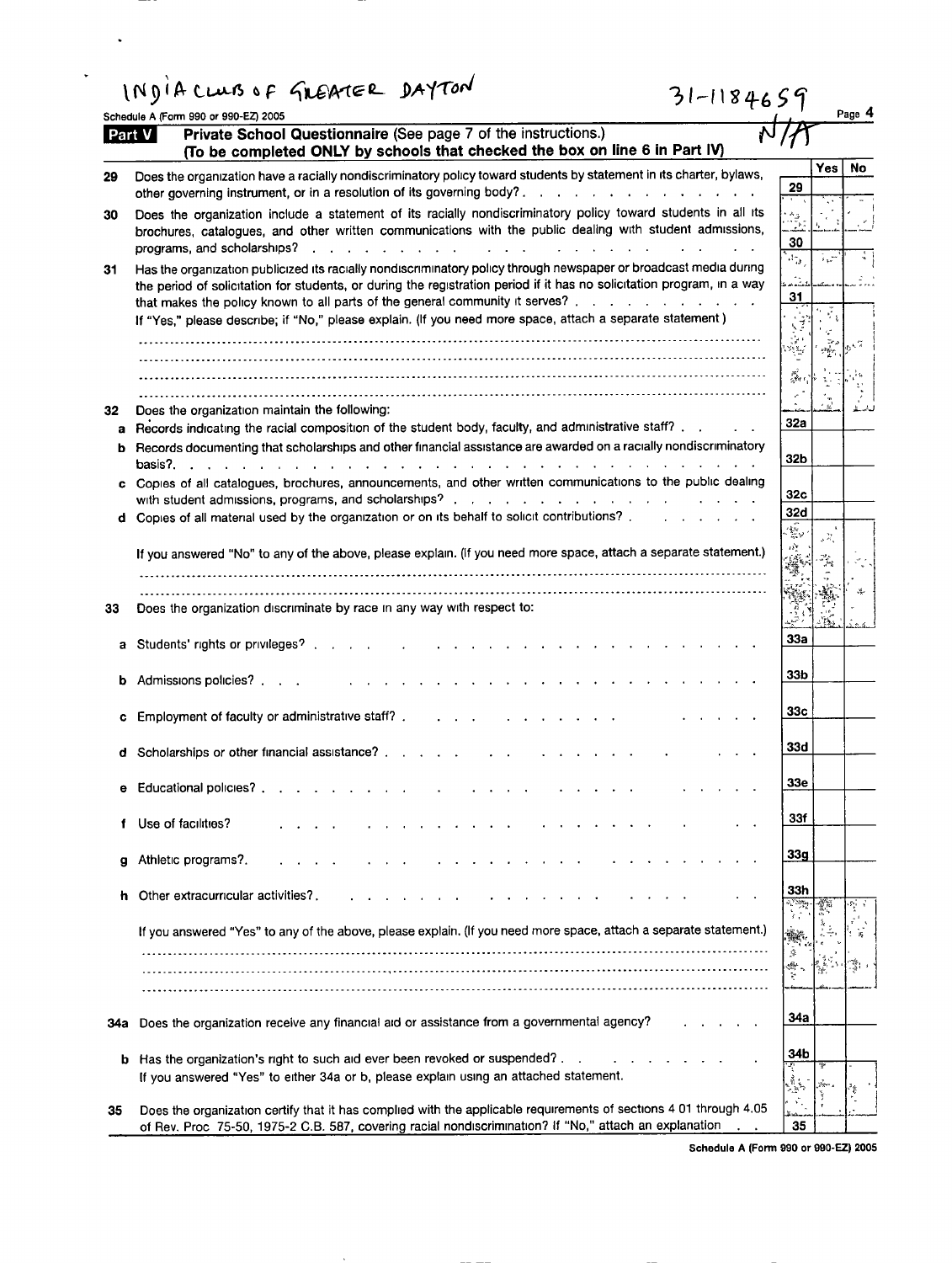## IND'TA CUVB OF GREATER PAYTON

|    | Schedule A (Form 990 or 990-EZ) 2005                                                                                                                                                                                                                                                            |                           |                                                            | Page 5                                                      |
|----|-------------------------------------------------------------------------------------------------------------------------------------------------------------------------------------------------------------------------------------------------------------------------------------------------|---------------------------|------------------------------------------------------------|-------------------------------------------------------------|
|    | Part VI-A<br>Lobbying Expenditures by Electing Public Charities (See page 9 of the instructions.)<br>(To be completed ONLY by an eligible organization that filed Form 5768)                                                                                                                    |                           |                                                            |                                                             |
|    | Check $\blacktriangleright$ b $\Box$<br>if the organization belongs to an affiliated group.<br>Check $\blacktriangleright$ a                                                                                                                                                                    |                           | if you checked "a" and "limited control" provisions apply. |                                                             |
|    | <b>Limits on Lobbying Expenditures</b><br>(The term "expenditures" means amounts paid or incurred)                                                                                                                                                                                              |                           | (a)<br>Affiliated group<br>totals                          | (b)<br>To be completed<br>for ALL electing<br>organizations |
| 36 | Total lobbying expenditures to influence public opinion (grassroots lobbying)                                                                                                                                                                                                                   | 36                        |                                                            |                                                             |
| 37 | Total lobbying expenditures to influence a legislative body (direct lobbying)                                                                                                                                                                                                                   | 37                        |                                                            |                                                             |
| 38 | and a state of<br>Total lobbying expenditures (add lines 36 and 37)                                                                                                                                                                                                                             | 38                        |                                                            |                                                             |
| 39 | Other exempt purpose expenditures (e.g. contained a series and contained a series of the contact of the contact of                                                                                                                                                                              | 39                        |                                                            |                                                             |
| 40 | Total exempt purpose expenditures (add lines 38 and 39)<br>$\mathbf{r}$ and $\mathbf{r}$ are the set of the set of the set of the set of the set of the set of the set of the set of the set of the set of the set of the set of the set of the set of the set of the set of the set of the set | 40                        |                                                            |                                                             |
| 41 | Lobbying nontaxable amount. Enter the amount from the following table-                                                                                                                                                                                                                          | 大概                        |                                                            |                                                             |
|    | If the amount on line 40 is- $-$<br>The lobbying nontaxable amount is-                                                                                                                                                                                                                          | -7790                     |                                                            |                                                             |
|    | 20% of the amount on line 40, when you<br>Not over \$500,000. $\, \cdot \, \cdot \, \cdot \, \cdot \, \cdot \, \cdot \, \cdot \, \cdot$                                                                                                                                                         |                           |                                                            |                                                             |
|    | Over \$500,000 but not over \$1,000,000<br>\$100,000 plus 15% of the excess over \$500,000                                                                                                                                                                                                      | 394                       |                                                            |                                                             |
|    | Over \$1,000,000 but not over \$1,500,000<br>\$175,000 plus 10% of the excess over \$1,000,000                                                                                                                                                                                                  | 41                        |                                                            |                                                             |
|    | \$225,000 plus 5% of the excess over \$1,500,000<br>Over \$1,500,000 but not over \$17,000,000.                                                                                                                                                                                                 | $\mathbb{R}^{\mathbb{Z}}$ |                                                            |                                                             |
|    | Over \$17,000,000<br>$$1,000,000$ .<br>and a strong contract of the state of                                                                                                                                                                                                                    |                           |                                                            |                                                             |
| 42 | Grassroots nontaxable amount (enter 25% of line 41).                                                                                                                                                                                                                                            | 42                        |                                                            |                                                             |
| 43 | Subtract line 42 from line 36. Enter -0- if line 42 is more than line 36.                                                                                                                                                                                                                       | 43                        |                                                            |                                                             |
| 44 | Subtract line 41 from line 38. Enter -0- if line 41 is more than line 38.                                                                                                                                                                                                                       | 44                        |                                                            |                                                             |
|    | Caution: If there is an amount on either line 43 or line 44, you must file Form 4720.                                                                                                                                                                                                           |                           |                                                            |                                                             |

## 4-Year Averaging Period Under Section 501 (h)

(Some organizations that made a section 501(h) election do not have to complete all of the five columns below. See the instructions for lines 45 through 50 on page 11 of the instructions )

|    |                                                                                                                                                                                                                  | Lobbying Expenditures During 4-Year Averaging Period |                  |                               |      |           |        |  |  |  |  |  |
|----|------------------------------------------------------------------------------------------------------------------------------------------------------------------------------------------------------------------|------------------------------------------------------|------------------|-------------------------------|------|-----------|--------|--|--|--|--|--|
|    | Calendar year (or                                                                                                                                                                                                | (a)                                                  | (b)              | (c)                           | (d)  |           | (e)    |  |  |  |  |  |
|    | fiscal year beginning in) $\blacktriangleright$                                                                                                                                                                  | 2005                                                 | 2004             | 2003                          | 2002 |           | Total  |  |  |  |  |  |
| 45 | Lobbying nontaxable amount                                                                                                                                                                                       |                                                      |                  |                               |      |           |        |  |  |  |  |  |
| 46 | Lobbying ceiling amount (150% of line 45(e))                                                                                                                                                                     | ふーパん<br>Albert St                                    | FRANCISCO        | ang sa salawang.<br>Tanggalan |      | 驻氵        |        |  |  |  |  |  |
| 47 | Total lobbying expenditures                                                                                                                                                                                      |                                                      |                  |                               |      |           |        |  |  |  |  |  |
| 48 | Grassroots nontaxable amount                                                                                                                                                                                     |                                                      |                  |                               |      |           |        |  |  |  |  |  |
| 49 |                                                                                                                                                                                                                  |                                                      | <b>Stair</b> à S | - پوځه<br>Robert Land Bridge  |      |           |        |  |  |  |  |  |
| 50 | Grassroots lobbying expenditures                                                                                                                                                                                 |                                                      |                  |                               |      |           |        |  |  |  |  |  |
|    | <b>Lobbying Activity by Nonelecting Public Charities</b><br>Part VI-B I<br>(For reporting only by organizations that did not complete Part VI-A) (See page 11 <sup>/</sup> of the instructions.)                 |                                                      |                  |                               |      |           |        |  |  |  |  |  |
|    | During the year, did the organization attempt to influence national, state or local legislation, including any<br>attempt to influence public opinion on a legislative matter or referendum, through the use of: |                                                      |                  |                               | Yes  | <b>No</b> | Amount |  |  |  |  |  |
| a  | Volunteers                                                                                                                                                                                                       |                                                      |                  |                               |      |           |        |  |  |  |  |  |
|    | Paid staff or management (Include compensation in expenses reported on lines c through h.)                                                                                                                       |                                                      |                  |                               |      |           |        |  |  |  |  |  |
| c  | Media advertisements.                                                                                                                                                                                            |                                                      |                  |                               |      |           |        |  |  |  |  |  |
|    | Mailings to members, legislators, or the public,                                                                                                                                                                 | and a state of the state of the state of the         |                  |                               |      |           |        |  |  |  |  |  |
| е  | Publications, or published or broadcast statements                                                                                                                                                               |                                                      |                  |                               |      |           |        |  |  |  |  |  |
|    | Grants to other organizations for lobbying purposes                                                                                                                                                              |                                                      |                  |                               |      |           |        |  |  |  |  |  |
| a  | Direct contact with legislators, their staffs, government officials, or a legislative body. .                                                                                                                    |                                                      |                  |                               |      |           |        |  |  |  |  |  |
|    | Rallies, demonstrations, seminars, conventions, speeches, lectures, or any other means                                                                                                                           |                                                      |                  |                               |      | 进         |        |  |  |  |  |  |
|    | Total lobbying expenditures (Add lines c through h.)                                                                                                                                                             |                                                      |                  |                               |      |           |        |  |  |  |  |  |
|    | If "Yes" to any of the above, also attach a statement giving a detailed description of the lobbying activities.                                                                                                  |                                                      |                  |                               |      |           |        |  |  |  |  |  |

Schedule A (Form 990 or 990-EZ) 2005

31-1184659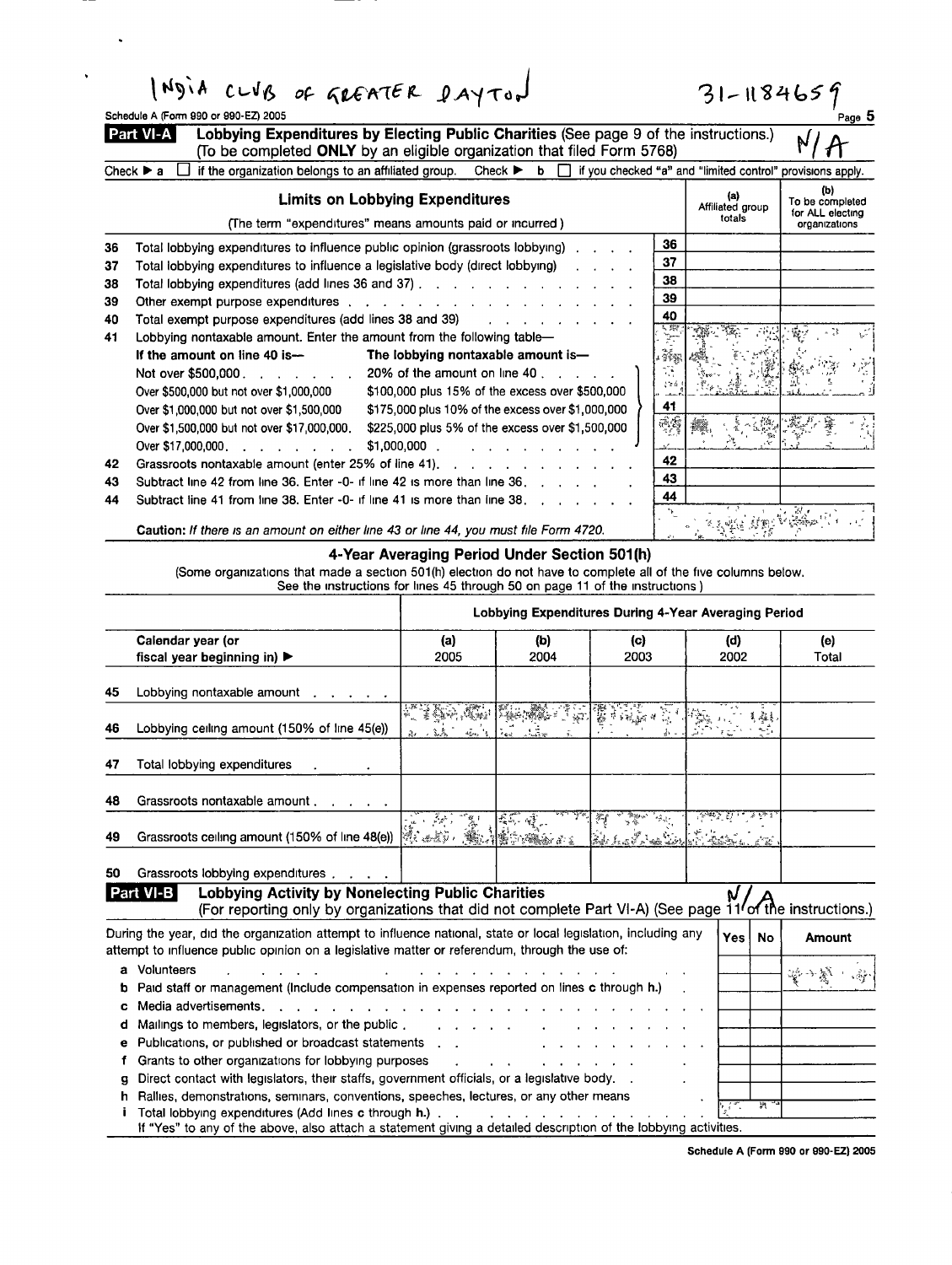(mpg);ch opfiwtl'ré/L pAvml <sup>34</sup> \_ ii <sup>34</sup> 65")

Schedule <sup>A</sup> (Form <sup>990</sup> or 990-EZ) <sup>2005</sup> Page 6

Exempt Organizations (See page 12 of the instructions.)

Information Regarding Transfers To and Transactions and Relationships With Noncharitable

| 51 |                                                     |                                                                                                                                                                                                                                | Did the reporting organization directly or indirectly engage in any of the following with any other organization described in section                                                                                                                      |            |    |
|----|-----------------------------------------------------|--------------------------------------------------------------------------------------------------------------------------------------------------------------------------------------------------------------------------------|------------------------------------------------------------------------------------------------------------------------------------------------------------------------------------------------------------------------------------------------------------|------------|----|
|    |                                                     |                                                                                                                                                                                                                                | 501(c) of the Code (other than section 501(c)(3) organizations) or in section 527, relating to political organizations?                                                                                                                                    |            |    |
|    |                                                     | a Transfers from the reporting organization to a noncharitable exempt organization of:                                                                                                                                         |                                                                                                                                                                                                                                                            | Yes        | No |
|    | (i) Cash<br>and the contract of the con-            |                                                                                                                                                                                                                                |                                                                                                                                                                                                                                                            | 51a(i)     |    |
|    | (ii) Other assets                                   |                                                                                                                                                                                                                                |                                                                                                                                                                                                                                                            | a(ii)      |    |
|    | <b>b</b> Other transactions:                        |                                                                                                                                                                                                                                |                                                                                                                                                                                                                                                            |            |    |
|    |                                                     | (i) Sales or exchanges of assets with a noncharitable exempt organization                                                                                                                                                      |                                                                                                                                                                                                                                                            | b(i)       |    |
|    |                                                     | (ii) Purchases of assets from a noncharitable exempt organization                                                                                                                                                              |                                                                                                                                                                                                                                                            | b(ii)      |    |
|    |                                                     | (iii) Rental of facilities, equipment, or other assets                                                                                                                                                                         |                                                                                                                                                                                                                                                            | b(iii)     |    |
|    |                                                     | (iv) Reimbursement arrangements response to response the contract of the Reimbursement arrangements response to response the contract of the Reimannian Superior and Reimannian Superior Contract and Reimannian Superior Reim |                                                                                                                                                                                                                                                            | b(iv)      |    |
|    |                                                     |                                                                                                                                                                                                                                |                                                                                                                                                                                                                                                            | b(v)       |    |
|    |                                                     | (vi) Performance of services or membership or fundraising solicitations (etc.) and contact the control of vertical states in the control of vertical states of vertical states of vertical states of vertical states of vertic |                                                                                                                                                                                                                                                            | b(vi)      |    |
|    |                                                     | c Sharing of facilities, equipment, mailing lists, other assets, or pald employees.                                                                                                                                            | $\mathbf{r} = \mathbf{r} - \mathbf{r}$                                                                                                                                                                                                                     | c          |    |
|    |                                                     |                                                                                                                                                                                                                                | d If the answer to any of the above is "Yes," complete the following schedule. Column (b) should always show the fair market value of the                                                                                                                  |            |    |
|    |                                                     |                                                                                                                                                                                                                                | goods, other assets, or services given by the reporting organization. If the organization received less than fair market value in any<br>transaction or sharing arrangement, show in column (d) the value of the goods, other assets, or services received |            |    |
|    |                                                     |                                                                                                                                                                                                                                |                                                                                                                                                                                                                                                            |            |    |
|    | (b)<br>(a)<br>Line no<br>Amount involved            | (c)<br>Name of noncharitable exempt organization                                                                                                                                                                               | (d)<br>Description of transfers, transactions, and sharing arrangements                                                                                                                                                                                    |            |    |
|    |                                                     |                                                                                                                                                                                                                                |                                                                                                                                                                                                                                                            |            |    |
|    |                                                     |                                                                                                                                                                                                                                |                                                                                                                                                                                                                                                            |            |    |
|    |                                                     |                                                                                                                                                                                                                                |                                                                                                                                                                                                                                                            |            |    |
|    |                                                     |                                                                                                                                                                                                                                |                                                                                                                                                                                                                                                            |            |    |
|    |                                                     |                                                                                                                                                                                                                                |                                                                                                                                                                                                                                                            |            |    |
|    |                                                     |                                                                                                                                                                                                                                |                                                                                                                                                                                                                                                            |            |    |
|    |                                                     |                                                                                                                                                                                                                                |                                                                                                                                                                                                                                                            |            |    |
|    |                                                     |                                                                                                                                                                                                                                |                                                                                                                                                                                                                                                            |            |    |
|    |                                                     |                                                                                                                                                                                                                                |                                                                                                                                                                                                                                                            |            |    |
|    |                                                     |                                                                                                                                                                                                                                |                                                                                                                                                                                                                                                            |            |    |
|    |                                                     |                                                                                                                                                                                                                                |                                                                                                                                                                                                                                                            |            |    |
|    |                                                     |                                                                                                                                                                                                                                |                                                                                                                                                                                                                                                            |            |    |
|    |                                                     |                                                                                                                                                                                                                                |                                                                                                                                                                                                                                                            |            |    |
|    |                                                     |                                                                                                                                                                                                                                |                                                                                                                                                                                                                                                            |            |    |
|    |                                                     |                                                                                                                                                                                                                                |                                                                                                                                                                                                                                                            |            |    |
|    |                                                     |                                                                                                                                                                                                                                |                                                                                                                                                                                                                                                            |            |    |
|    |                                                     |                                                                                                                                                                                                                                |                                                                                                                                                                                                                                                            |            |    |
|    |                                                     |                                                                                                                                                                                                                                | 52a Is the organization directly or indirectly affiliated with, or related to, one or more tax-exempt organizations                                                                                                                                        |            |    |
|    |                                                     | described in section 501(c) of the Code (other than section 501(c)(3)) or in section 527? $\ldots$                                                                                                                             | $\mathcal{L} \subset \mathbb{R}^{n \times n}$                                                                                                                                                                                                              | $\Box$ Yes |    |
|    | <b>b</b> If "Yes," complete the following schedule. |                                                                                                                                                                                                                                |                                                                                                                                                                                                                                                            |            |    |
|    | (a)<br>Name of organization                         | (b)<br>Type of organization                                                                                                                                                                                                    | (c)<br>Description of relationship                                                                                                                                                                                                                         |            |    |
|    |                                                     |                                                                                                                                                                                                                                |                                                                                                                                                                                                                                                            |            |    |
|    |                                                     |                                                                                                                                                                                                                                |                                                                                                                                                                                                                                                            |            |    |
|    |                                                     |                                                                                                                                                                                                                                |                                                                                                                                                                                                                                                            |            |    |
|    |                                                     |                                                                                                                                                                                                                                |                                                                                                                                                                                                                                                            |            |    |
|    |                                                     |                                                                                                                                                                                                                                |                                                                                                                                                                                                                                                            |            |    |
|    |                                                     |                                                                                                                                                                                                                                |                                                                                                                                                                                                                                                            |            |    |
|    |                                                     |                                                                                                                                                                                                                                |                                                                                                                                                                                                                                                            |            |    |
|    |                                                     |                                                                                                                                                                                                                                |                                                                                                                                                                                                                                                            |            |    |
|    |                                                     |                                                                                                                                                                                                                                |                                                                                                                                                                                                                                                            |            |    |
|    |                                                     |                                                                                                                                                                                                                                |                                                                                                                                                                                                                                                            |            |    |
|    |                                                     |                                                                                                                                                                                                                                |                                                                                                                                                                                                                                                            |            |    |
|    |                                                     |                                                                                                                                                                                                                                |                                                                                                                                                                                                                                                            |            |    |
|    |                                                     |                                                                                                                                                                                                                                |                                                                                                                                                                                                                                                            |            |    |
|    |                                                     |                                                                                                                                                                                                                                |                                                                                                                                                                                                                                                            |            |    |
|    |                                                     |                                                                                                                                                                                                                                |                                                                                                                                                                                                                                                            |            |    |
|    |                                                     |                                                                                                                                                                                                                                |                                                                                                                                                                                                                                                            |            |    |
|    |                                                     |                                                                                                                                                                                                                                |                                                                                                                                                                                                                                                            |            |    |
|    |                                                     |                                                                                                                                                                                                                                | Schedule A (Form 990 or 990-EZ) 2005                                                                                                                                                                                                                       |            |    |
|    |                                                     |                                                                                                                                                                                                                                |                                                                                                                                                                                                                                                            |            |    |
|    |                                                     |                                                                                                                                                                                                                                |                                                                                                                                                                                                                                                            |            |    |
|    |                                                     |                                                                                                                                                                                                                                |                                                                                                                                                                                                                                                            |            |    |
|    |                                                     |                                                                                                                                                                                                                                |                                                                                                                                                                                                                                                            |            |    |
|    |                                                     |                                                                                                                                                                                                                                |                                                                                                                                                                                                                                                            |            |    |